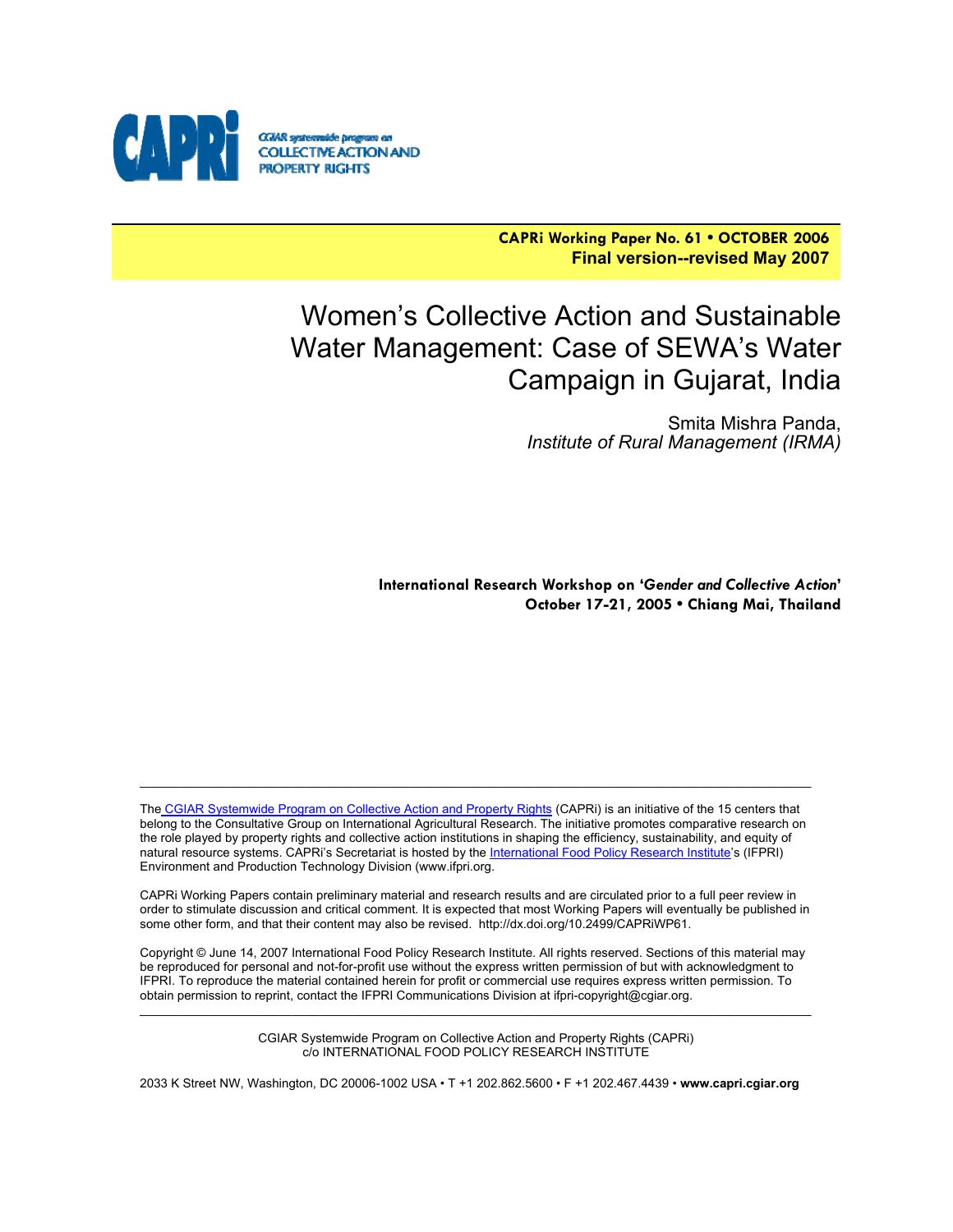#### **ABSTRACT**

This paper discusses the Self Employed Women's Association's (SEWA) Women, Water and Work Campaign which organizes women's collective action in Gujarat, India to sustain local water management. Some of the significant factors that have sustained women's collective action are the presence of strong grassroots institutions, the establishment of a technical cadre of women, the ability of women's groups to transcend social barriers and continuous dialoguing with the state. Women have benefited in terms of increased income, reduced drudgery, improvements in the livelihoods of their families, reduced migration of both women and men and increased participation in SEWA's other programs. The most important impact observed is the strengthening of women's collective agency and women's confidence to independently negotiate in the public domain in the water management sector, which was earlier occupied by men. Women's collective agency has catalyzed some gender-equitable change processes at the household level among SEWA leaders but the impacts are not yet widespread.

**Keywords:** Collective action, India, water management, gender relations

i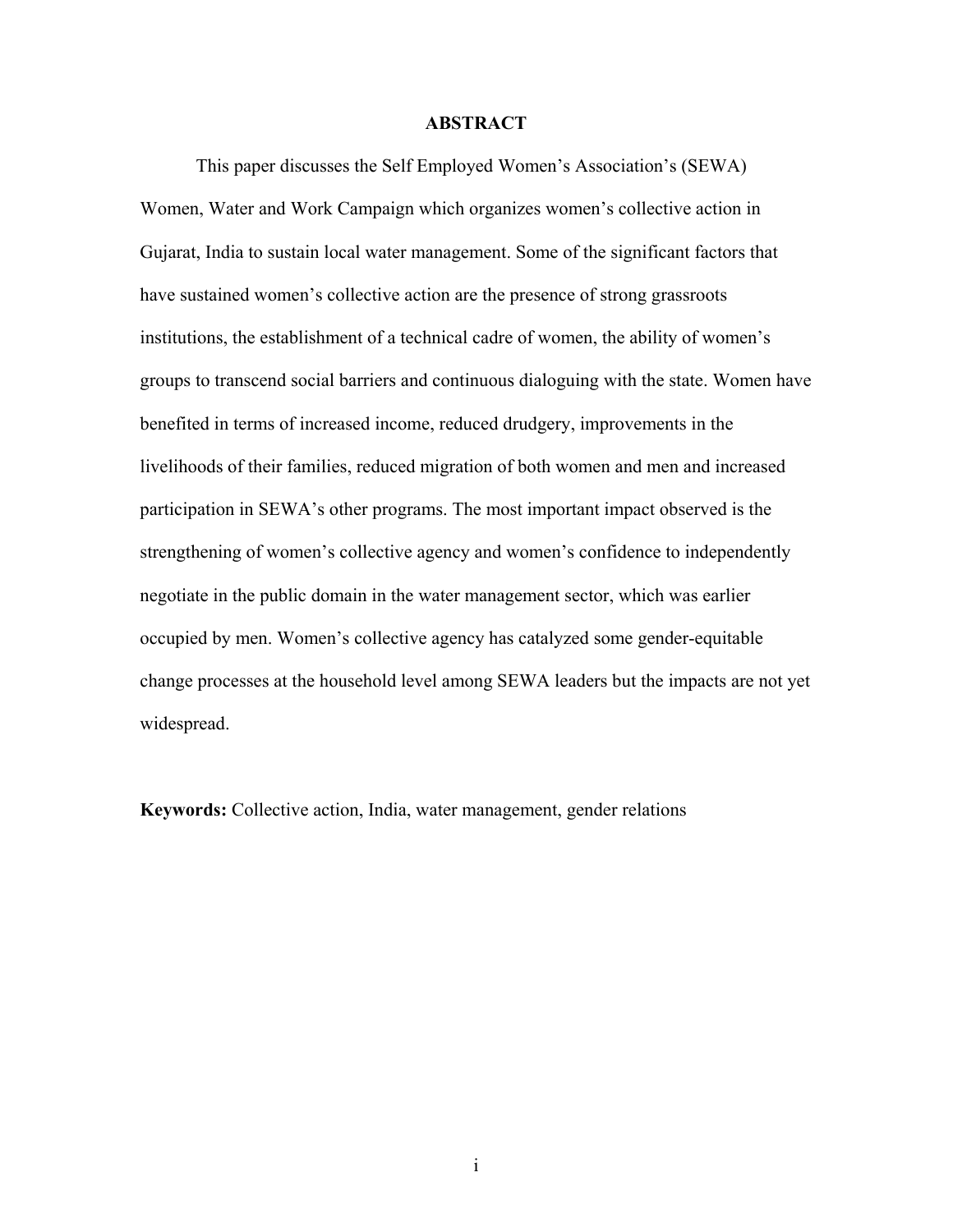### **TABLE OF CONTENTS**

| Introduction                                                                |                |
|-----------------------------------------------------------------------------|----------------|
| Methodology                                                                 | 3              |
| Self Employed Women's Association's (Sewa): Women, Water, and Work Campaign | $\overline{4}$ |
| Collective Action of Women – The Struggle and Success                       | 14             |
| Impact of Collective Action on Women                                        | 19             |
| <b>Concluding Remarks</b>                                                   | 23             |
| References                                                                  | 25             |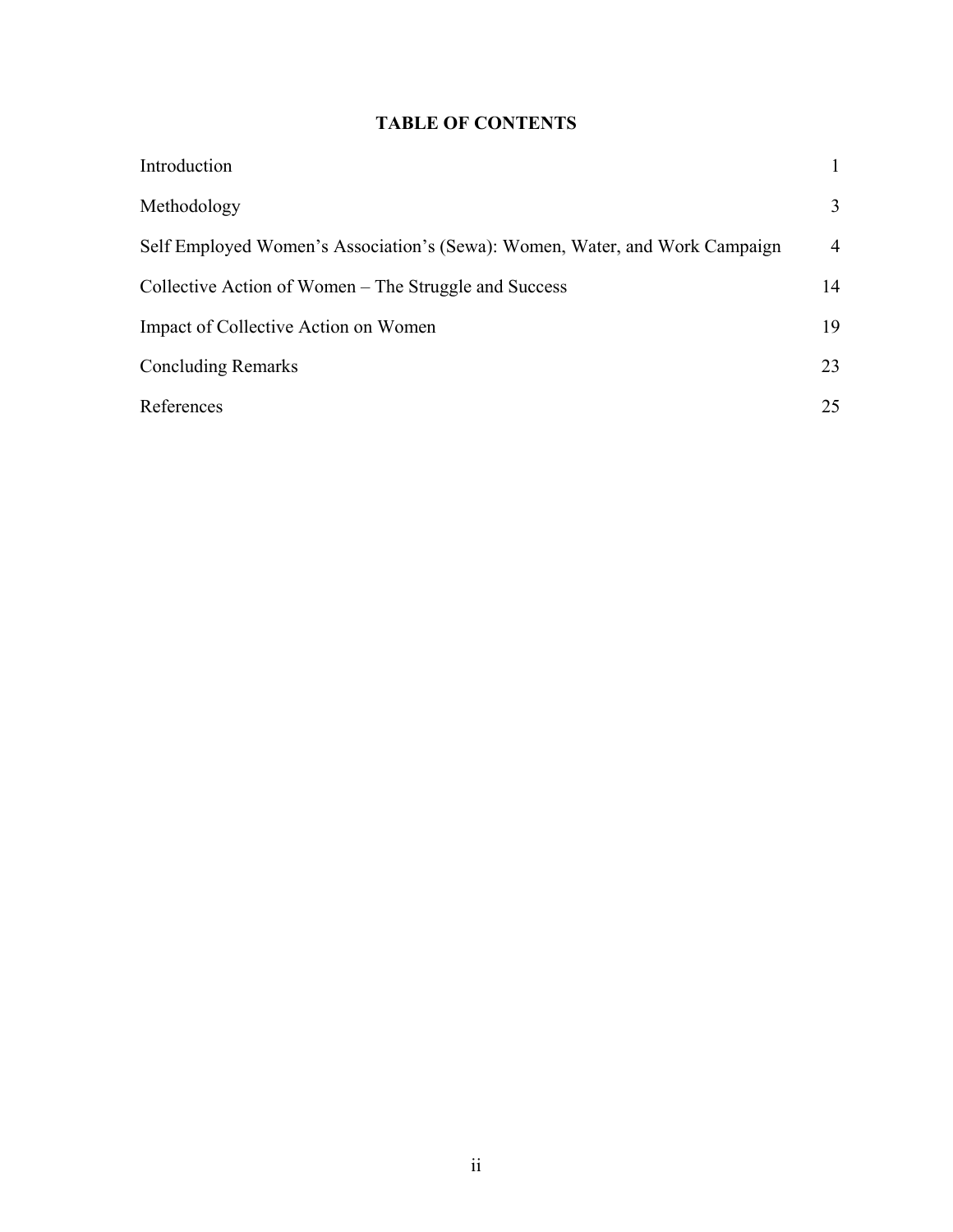# Women's Collective Action and Sustainable Water Management: Case of SEWA's Water Campaign in Gujarat, India

Smita Mishra Panda<sup>1</sup>

### **INTRODUCTION**

 $\overline{a}$ 

There is growing body of literature drawing from various disciplines on collective action for natural resource management (Baland & Platteau 1996; Wade 1998; Ostrom 1990; Reddy 2000; D'Silva and Pai 2003; Poteete and Ostrom 2004). The resources in question are primarily common pool resources such as pasturelands, community forests, degraded forest lands, village wastelands, swidden lands, watersheds, ponds and tanks. In India, there are several instances of people coming together at the community level to protect and develop land and forests or conserve and revive water sources. However, in such indigenous community-level institutions, women by and large have been accorded a secondary status with respect to their role in decision making and management of the resources, although in reality they may be active in different tasks related to the protection or conservation of the resource. Alternatively, there are several instances in India where women on their own have come together to protect natural resources, the most well known among them being the 'Chipko movement'.<sup>2</sup> The potential of women's groups to contribute to natural resource management and its protection has been highlighted in various studies (Shiva 1988; Agarwal 2000; Mishra-Panda 1996; Chen 1993; Sarin et al. 1999). Consequently, several programs (both state and non-state) have facilitated the formation of either mixed-sex groups or women's groups for the purpose of managing natural resources. The state

<sup>&</sup>lt;sup>1</sup> Dr. Smita Mishra Panda, Associate Professor, Institute of Rural Management (IRMA), PO Box 60, Anand, Gujarat, 388 001 India.

 $2A$  movement in which women embraced the trees in order to save them from felling by outside contractors in the hills of Northern India (Uttar Pradesh).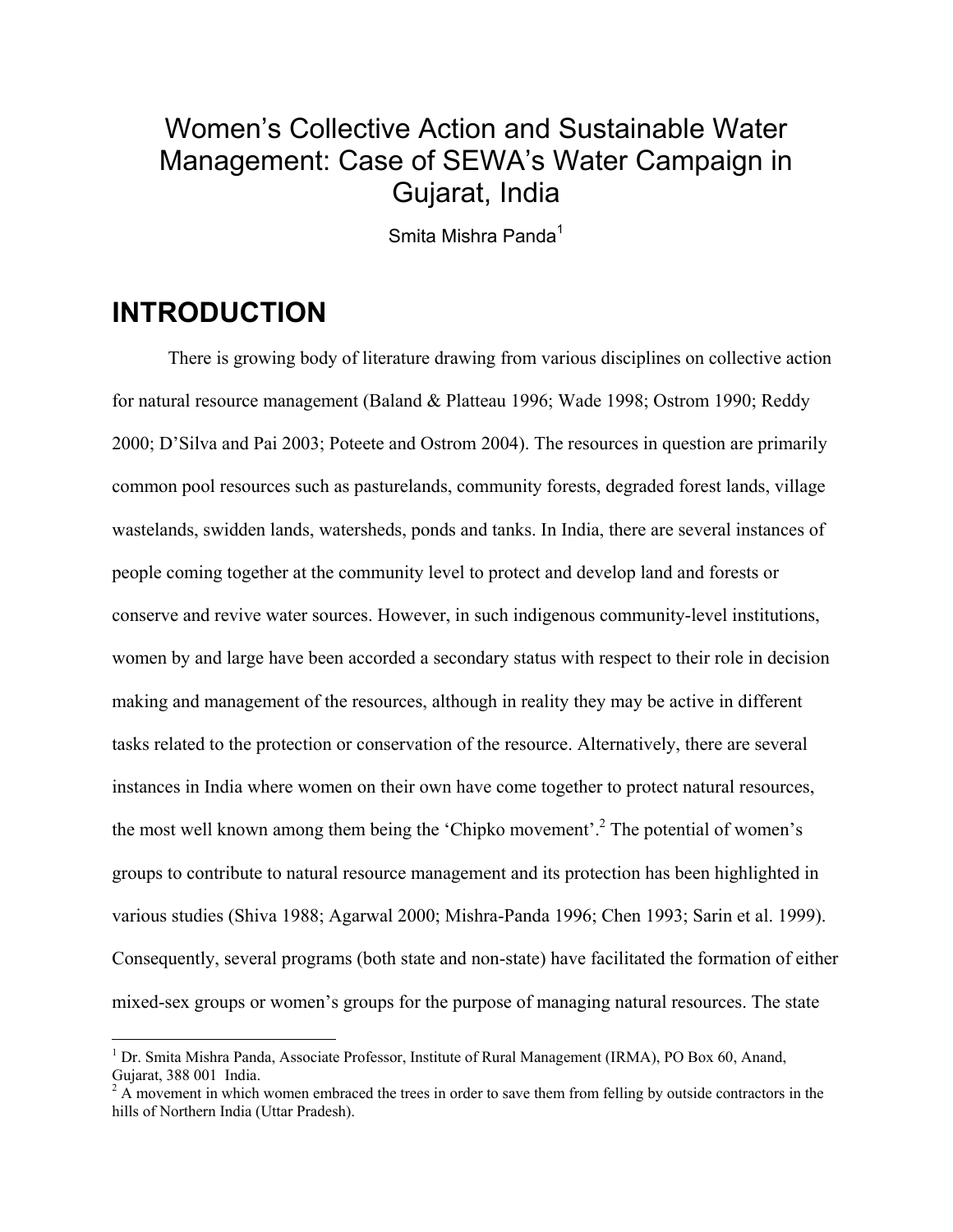has thus provided an institutional space for collective action to formally operate at the ground level. The arrangements can range from those that simply attempt to increase users' involvement in management as a supplement to state management (participatory or co-management) to those that transfer full responsibility and control over resources to organized users (Meinzen-Dick et al. 2002).

Collective action by local community groups depends on some important factors, including institutional arrangements, clear incentives (short and long term), social capital (cohesiveness and social structure of the community), property rights, leadership, assumed gender roles and responsibilities, a sense of ownership and transparent mechanisms for the sharing of benefits. In the wake of several community institutions for natural resource management, Agarwal (2000) has raised an important question relating to equity and efficiency of collective action by noting that most of the literature on collective action and natural resource conservation has neglected gender as a concern by considering households and communities to be un-gendered units. As a consequence, there could be a distortion of theory, empirical analysis and policy on collective action in three significant ways: (a) inappropriate assessment of community resource management institutions from equity and efficiency points of view which might suggest success even though gender inequality exists; (b) failure to take advantage of significant opportunities to promote effective collective action through women's efforts, which may be distinct from men's with respect to cooperative functioning and; (c) failure to take into consideration distinct ways in which women and men organize for natural resource management.

This paper examines the efforts of the Self Employed Women's Association (SEWA) to mobilize women for its Women, Work and Water Campaign in Gujarat in western India. Through the campaign, SEWA works with women's groups to provide water primarily for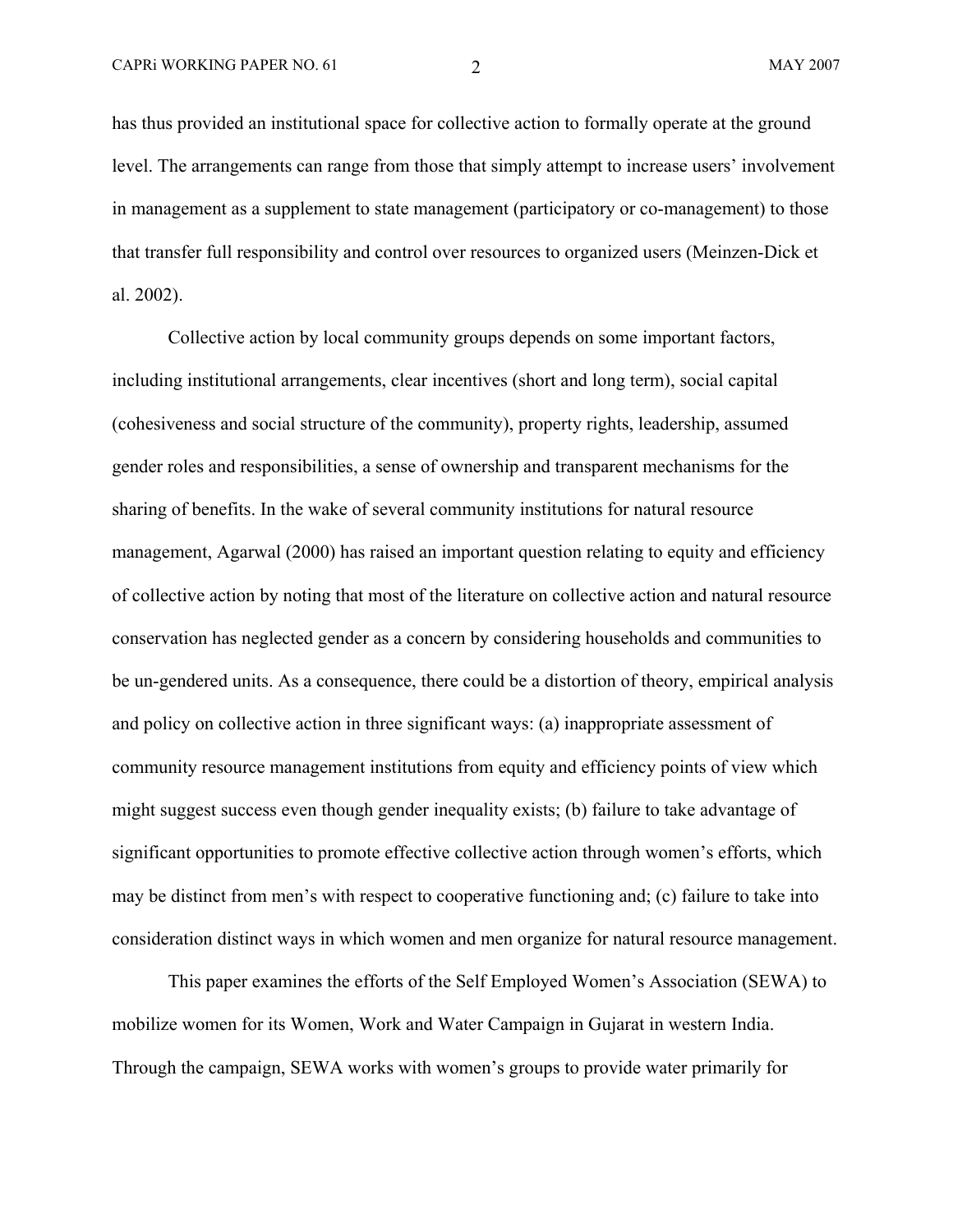domestic use and to some extent for irrigation, to rural communities. It is worthwhile to explore SEWA's water campaign, as it represents a case where the factors for the success of women's collective action as mentioned in the above paragraph are clearly visible. The analysis includes the intervention process of the water campaign, the different activities initiated through collective action by women, the impacts of the campaign on livelihoods and gender relations, as well as policy implications. SEWA's case is most appropriate and significant to study collective action where women have organized themselves into collectives in a unique manner for cooperative functioning in a society that is feudal and patriarchal.

### **METHODOLOGY**

Since its inception in 1995, SEWA's Women, Water and Work Campaign has been widely written about by scholars and journalists. SEWA has also documented the program in both English and Gujarati. The reports, by and large, describe the nature and functioning of the program and present facts and figures covering its spread and progress. Apart from a review of published reports and documents, the study at hand looks at the water campaign from the perspective of women's collective action in sustaining water management activities initiated by SEWA. Three sites (in three different districts – Mehesana, Surendranagar and Sabarkantha in Gujarat) were identified for the study, taking into consideration that the activities initiated by the women's collectives in collaboration with SEWA were representative of the program. A primary survey was conducted in six villages where the campaign runs. The primary survey included focus group discussions (FGDs) with community groups (mostly women members of SEWA) and key respondent interviews (structured and unstructured) across all stakeholders such as community representatives, government officials and SEWA personnel, including women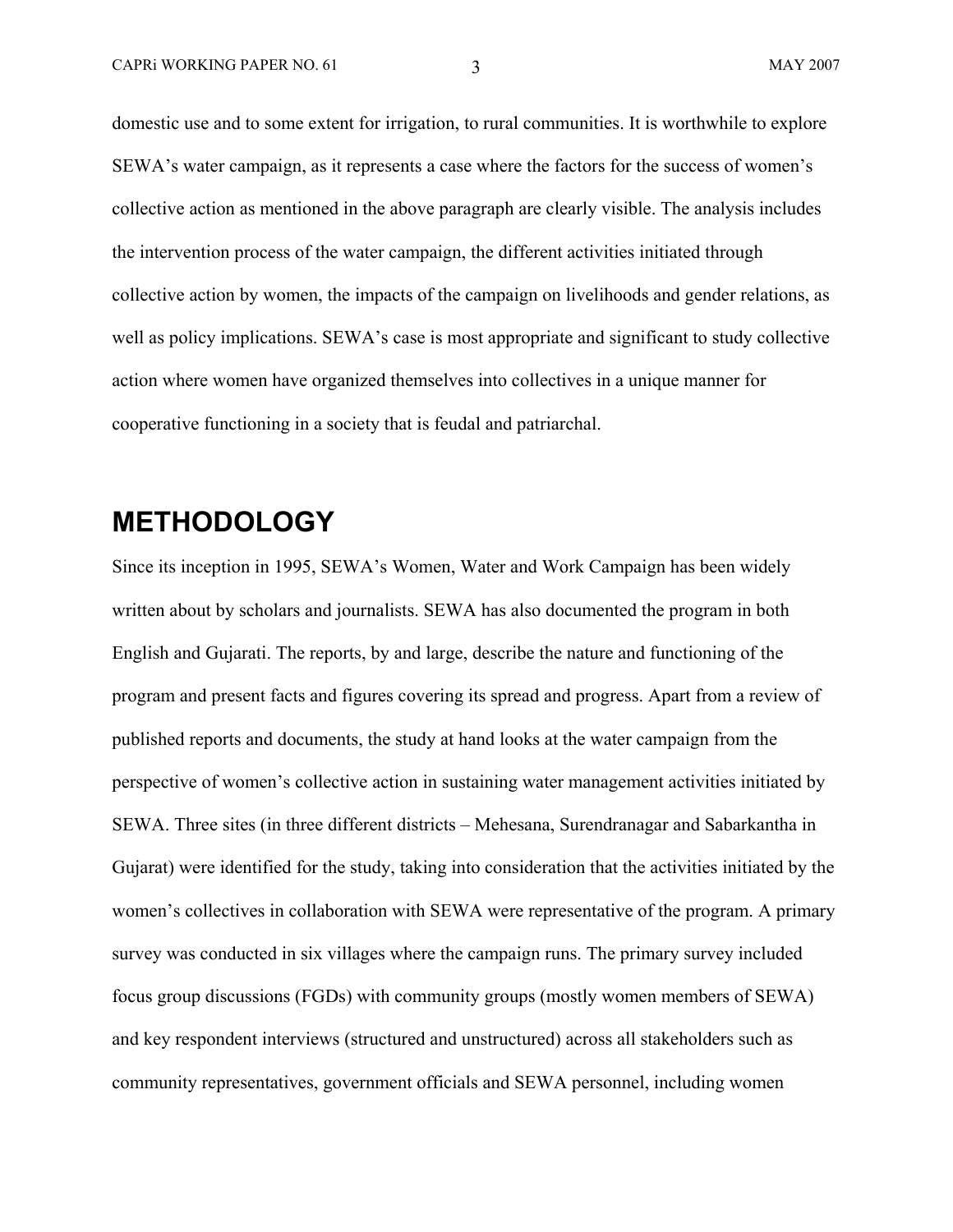1

leaders (*ageyvans*) at the village level. In all, 13 FGDs were held, six with women-only collectives (averaging 15 women per collective), and seven with mixed-sex collectives. The study was conducted in phases in 2005. Based on emerging issues, FGDs were designed and modified suitably. Several interviews were held with the water campaign coordinator based in Ahmedabad so as to understand SEWA's collaboration with the state and the policies adopted by SEWA with respect to the campaign across the districts of Gujarat. The men interviewed were those who were supportive of the program and helped in coordinating the program with women leaders at the village level.

# **SELF EMPLOYED WOMEN'S ASSOCIATION'S (SEWA): WOMEN, WATER, AND WORK CAMPAIGN**

Established in 1972, SEWA is the largest self employed women's trade union in India.<sup>3</sup> It is a membership- based organization with approximately 800,000 members throughout the country, of whom more than 500,000 are based in the state of Gujarat (Figure 1). The members are all poor women belonging to the informal sector, two-thirds of whom live in rural areas. SEWA strongly believes that the basis of development and progress is through organization. It works with the two-fold objective of providing full employment to its members and empowering them to be self-reliant. SEWA combines four specific strategies: organizing women, since individual women in India have no voice; building the capacity of women to become owners and managers, not just producers and laborers; encouraging capital formation at the household, group and community levels; and increasing social security to enhance women's well-being and

<sup>&</sup>lt;sup>3</sup> Although SEWA is a trade union, it functions as an NGO. The Women, Water and Work Campaign, also referred to as the Millennium Campaign, won an award in the Best Practice category in Kyoto Water Forum 3 (2003).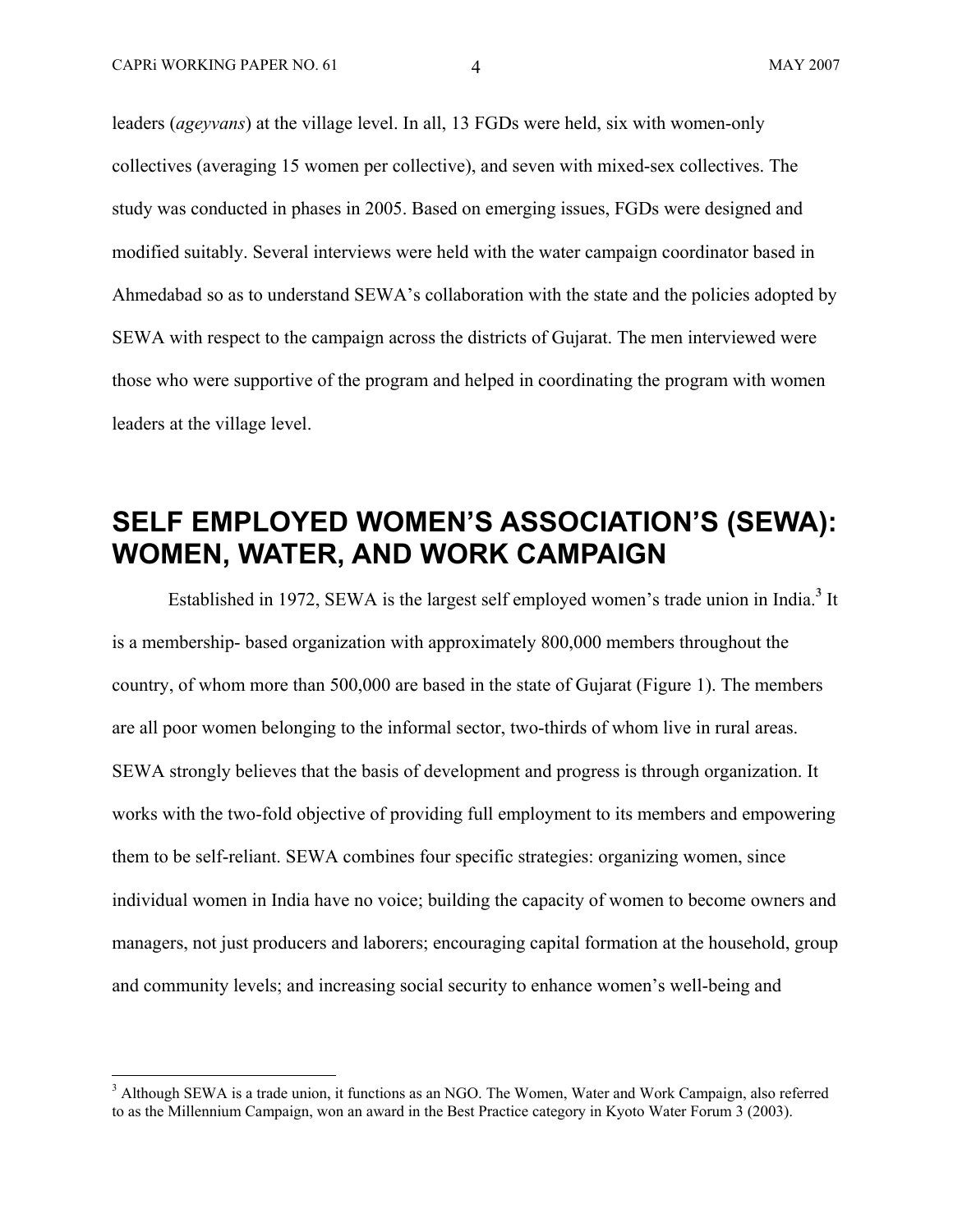productivity in order to reduce the impacts of crisis on fragile household economies (SEWA,

2003).





Note: The areas marked in orange are covered by the hand-pump repair and maintenance program.

SEWA's experience is that women, water and work are integrated and their combination can effectively fight poverty, as women use water for both domestic and economic purposes – (e.g. as artisans, producers, laborers and traders) (Nanavathy 2000). The need to have access to water was raised by members (across caste and class) in most grassroots level meetings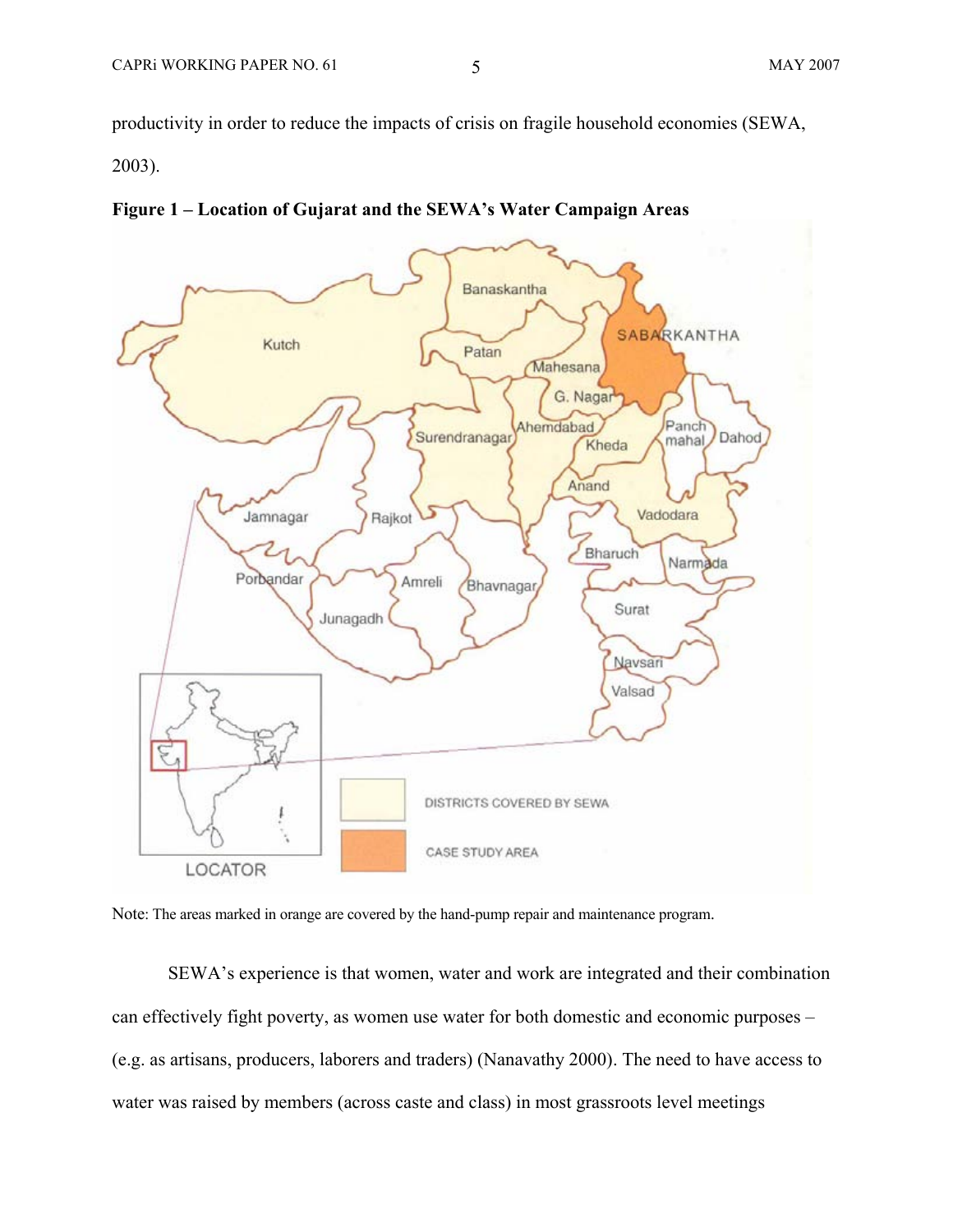organized by SEWA on development programs such as income generation, health, education or savings for credit and thrift.

*"It takes so long to fetch water, where is the time to undertake income-generating activities? Irrigation is important but first we want drinking water for ourselves and for our cattle. If we get water closer to our homes, we can undertake animal husbandry, craft work and attend SEWA meetings. Fetching water from far even during pregnancy tells on our health. How can tired and weak women undertake income-generation activities?"* - A SEWA member emphasizing that drinking water is her first demand.

*"During summer, we hardly slept as we had to collect our drinking water from small 'virdas' (shallow pits in the pond) each of which would take an hour to fill with a pot of salty water. This would go on for the entire night. During the day the water would evaporate. There would be always quarrels over water"* - Woman of Datrana village

The Women, Water and Work Campaign began in 1995 in Gujarat. Although SEWA has been involved in water management issues in Gujarat since the mid-1980s, its scale of activities has increased to a great extent with the water campaign, as has its membership. It may be mentioned that in 1986, the Gujarat Water Supply and Sanitation Board (GWSSB) invited SEWA to use its grassroots base to strengthen village-level water committees (*pani samitis*) so that the local people could take over the failing water supply systems. SEWA agreed to take on the task as it realized that water was a critical issue affecting the productivity and the quality of lives of its women members at the village level. Through regular meetings with women and men in the villages, SEWA was able to identify two urgent needs– the need to find non-water based economic work and the need to conserve water, revive traditional sources like surface wells and ponds, and create alternative water sources like rainwater harvesting. Many activities were initiated by SEWA through women's groups to maintain and augment water supply systems (both modern and indigenous). Although the results of this early partnership between SEWA and the GWSSB were mixed, it nevertheless provided a foundation, for SEWA's Millennium Water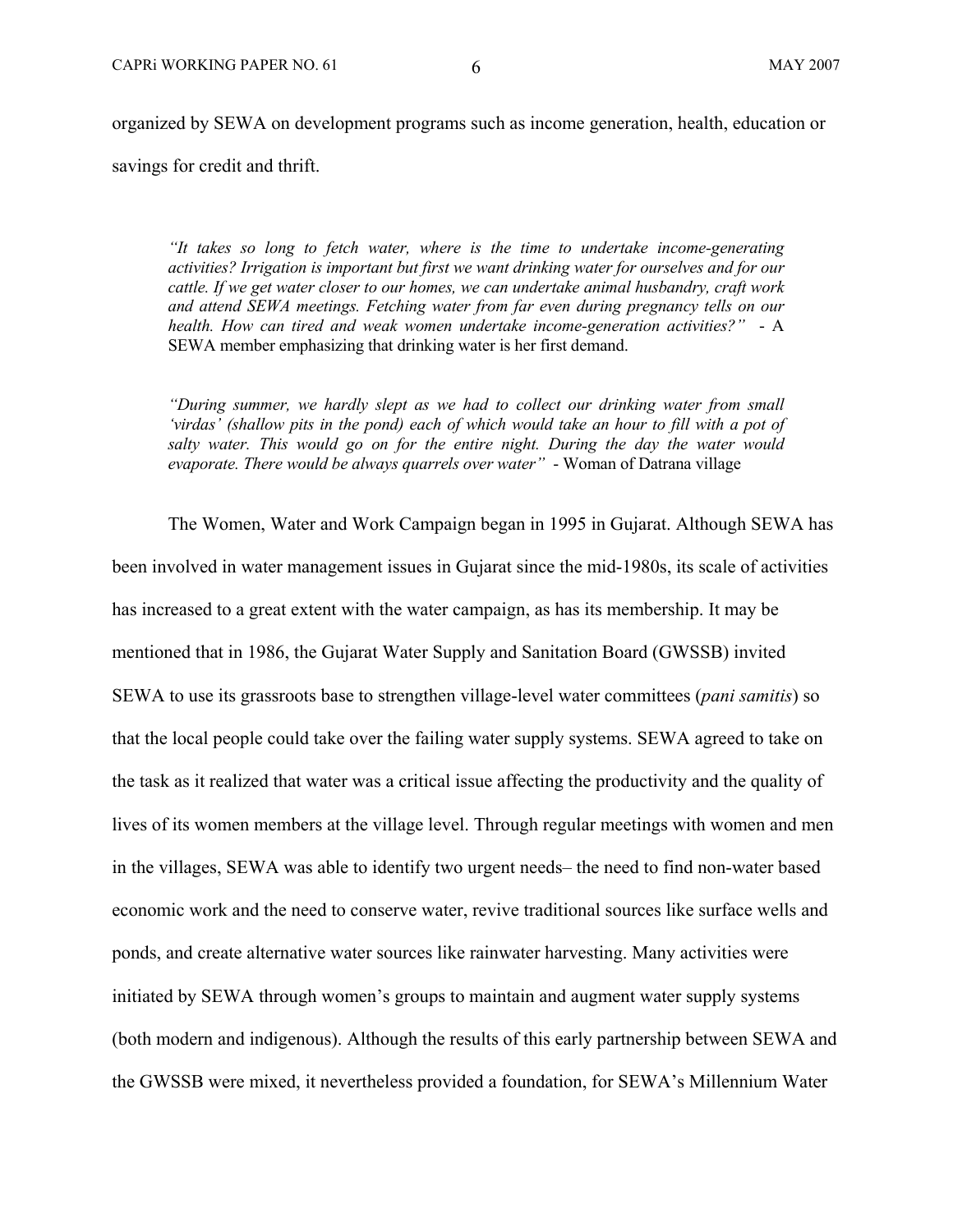Campaign (Capoor 2003). The most important outcome of the partnership was the trust that SEWA was able to establish in relation to the government. Subsequently, as part of the campaign, the GWSSB has facilitated building the capacities of women for hand pump and pipeline maintenance. Further, the government collaborated with SEWA for maintenance of water infrastructure in many districts of Gujarat.

### **THE CAMPAIGN**

SEWA's Millennium Water Campaign is a mobilization and development intervention, spread across 11 districts covering more than 200,000 women in 500 villages of Gujarat (SEWA 2003; Ahmed 2002, 2005). The organization believes in decentralized local water management that has the potential to address location-specific situations in rural Gujarat. The campaign activities can be broadly classified as follows:

- raising women's awareness and also that of their families regarding water related issues such as saving water and its availability, hygiene, functioning of the government apparatus and so on;
- establishing local water user groups (of mostly women leaders) called '*pani samitis*' (water users) for the maintenance and management of community water sources;
- building the capacity of women through leadership and technical training (repair and maintenance of handpumps, operation and maintenance of piped water supply schemes, and monitoring of the performance of government water supply activities; and
- augmenting existing community water supply systems through construction of roof rainwater harvesting systems, upgrading and repair of traditional water sources, and micro-watershed development (Verhagen and Agarwal, 2004).

SEWA's decentralized water campaign includes a range of stakeholders at the state,

district, and village-levels (Figure 2).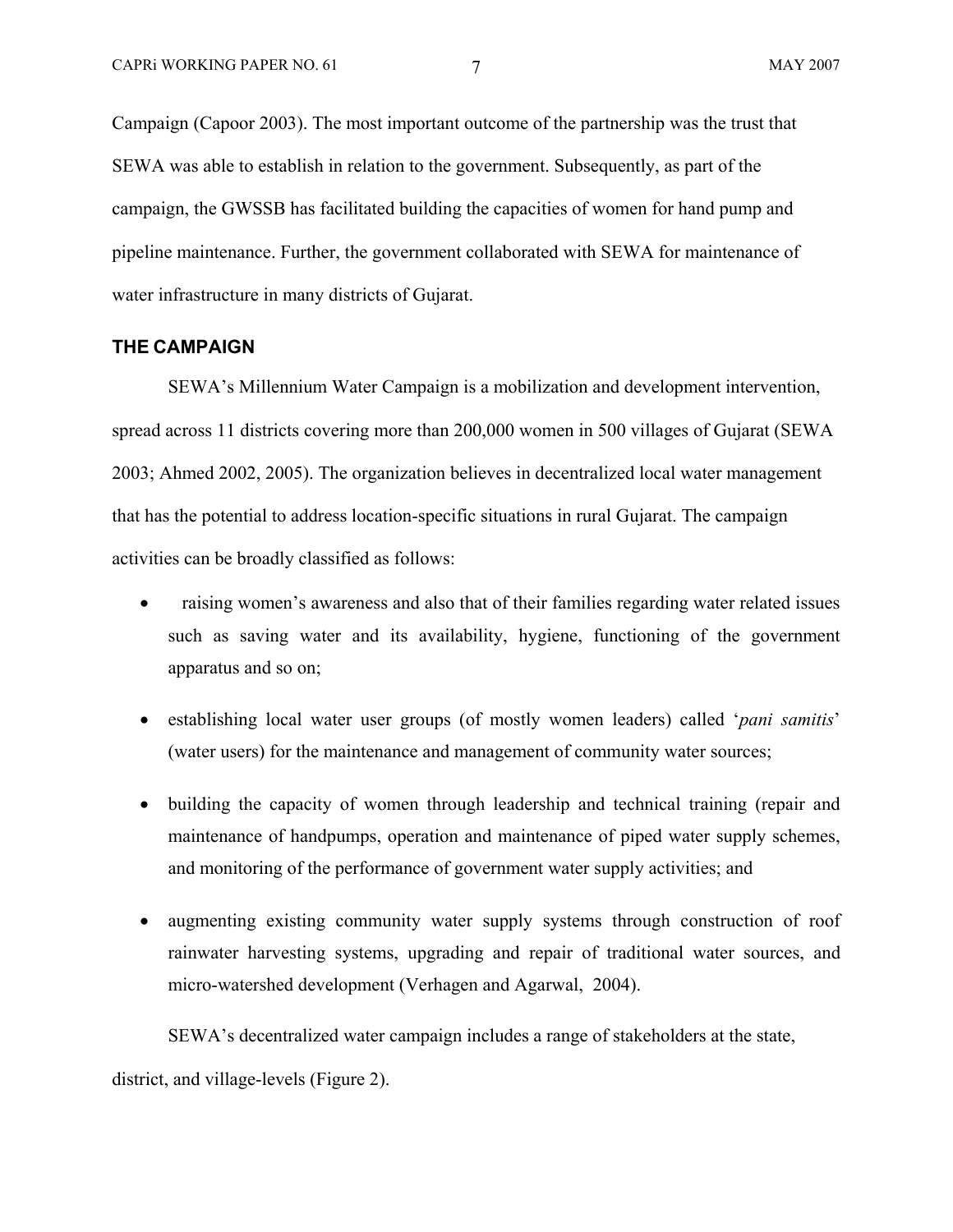

### **Figure 2--Organizational structure of SEWA's water campaign**

There is a Spearhead Team (SHT) in each district that supports the water campaign. Each SHT is head by a grassroots woman leader who receives guidance from the Water Campaign Coordinator. The SHTs comprise SEWA grassroots women leaders (who are paid a small honorarium) known as *ageyvans* of different *pani samitis* and a few SEWA organizers (total number 7-10). The SHTs are also affiliated with SEWA's district level association which gives them visibility.

The SHT is responsible for identifying local water problems, mobilizing village women through meetings and group discussions, and organizing user-based committees to manage water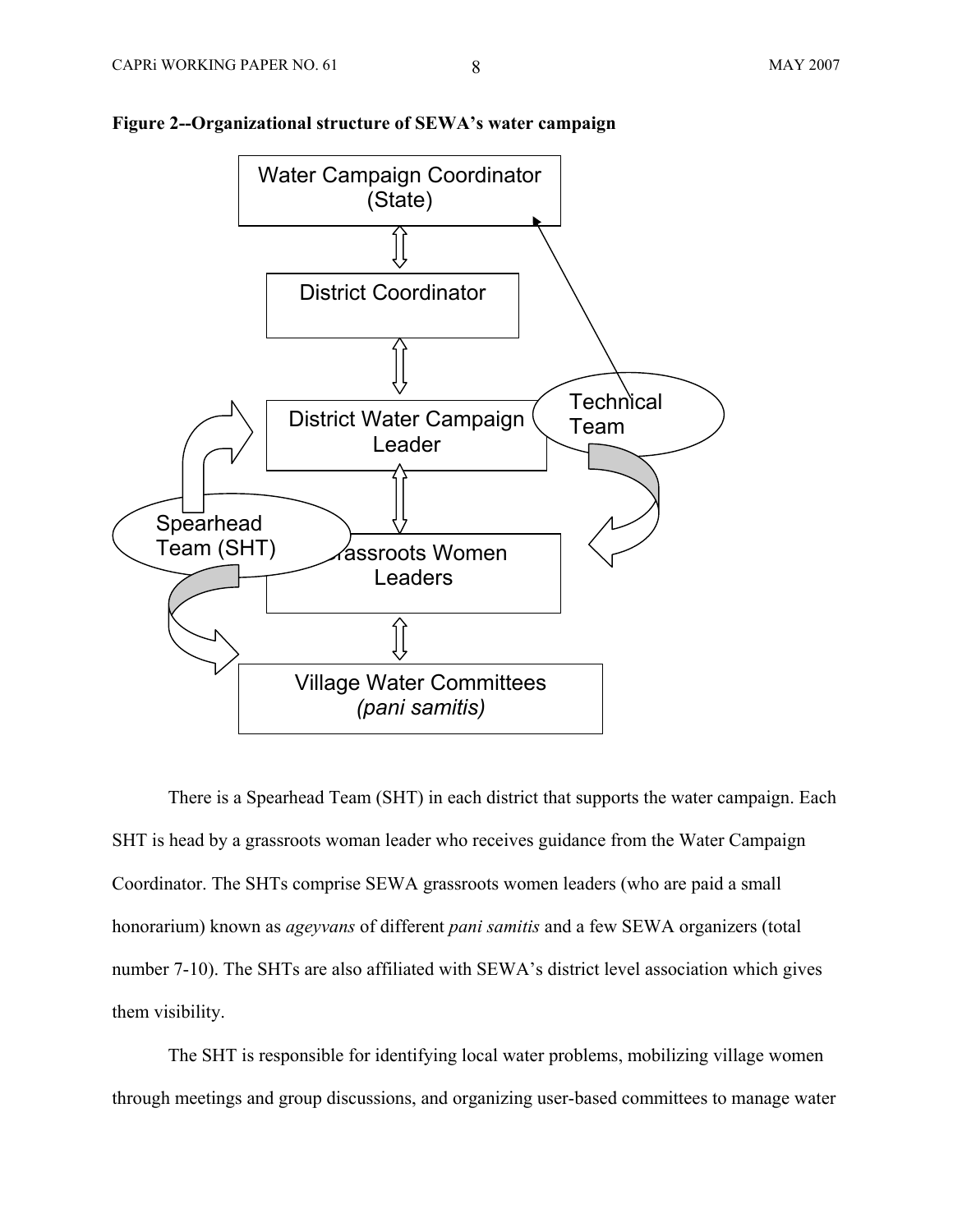resources. At the village level, entry is through the village head (*sarpanch*) who calls for a *gram sabha*, a meeting of the entire village community. The village water committee or the *pani samiti*  is elected in the *gram sabha*. The majority of the members are women, although in some villages supportive and proactive men are also nominated to the committees. The number of members on the committee is dependent on the size of the village but is always an odd number for the purpose of voting and decision making. Each committee also has one Chairperson and one Secretary.

The water campaign team leader from each district reports to, and takes guidance from, the water coordinator stationed in Ahmedabad (SEWA main office). The water coordinator also interacts directly with the SHTs at the district level. At another level, she also links up with the SEWA general secretary and through her, to SEWA's executive committee and office bearers.

All SHT leaders and organizers meet once a week in Ahmedabad to coordinate activities, discuss local water problems and also exchange information. Monthly meetings are held at the state level for all district coordinators and SHTs to share experiences and problems and to collectively devise strategies in agreement with the Water Campaign Coordinator and other SEWA functionaries. There is a practice of preparing monthly reports by the water committees (some of which are also published in the local language in the SEWA newsletter).

A monthly meeting is also conducted in selected villages where the campaign has demonstrated successful water-related activities to discuss strategies that have the potential to contribute to the water campaign. Such meetings can enhance lateral learning among members, thus giving them an opportunity to share experiences of how to address a variety of water problems by women (Verhagen and Agarwal, 2004). Consequently, the entire process not only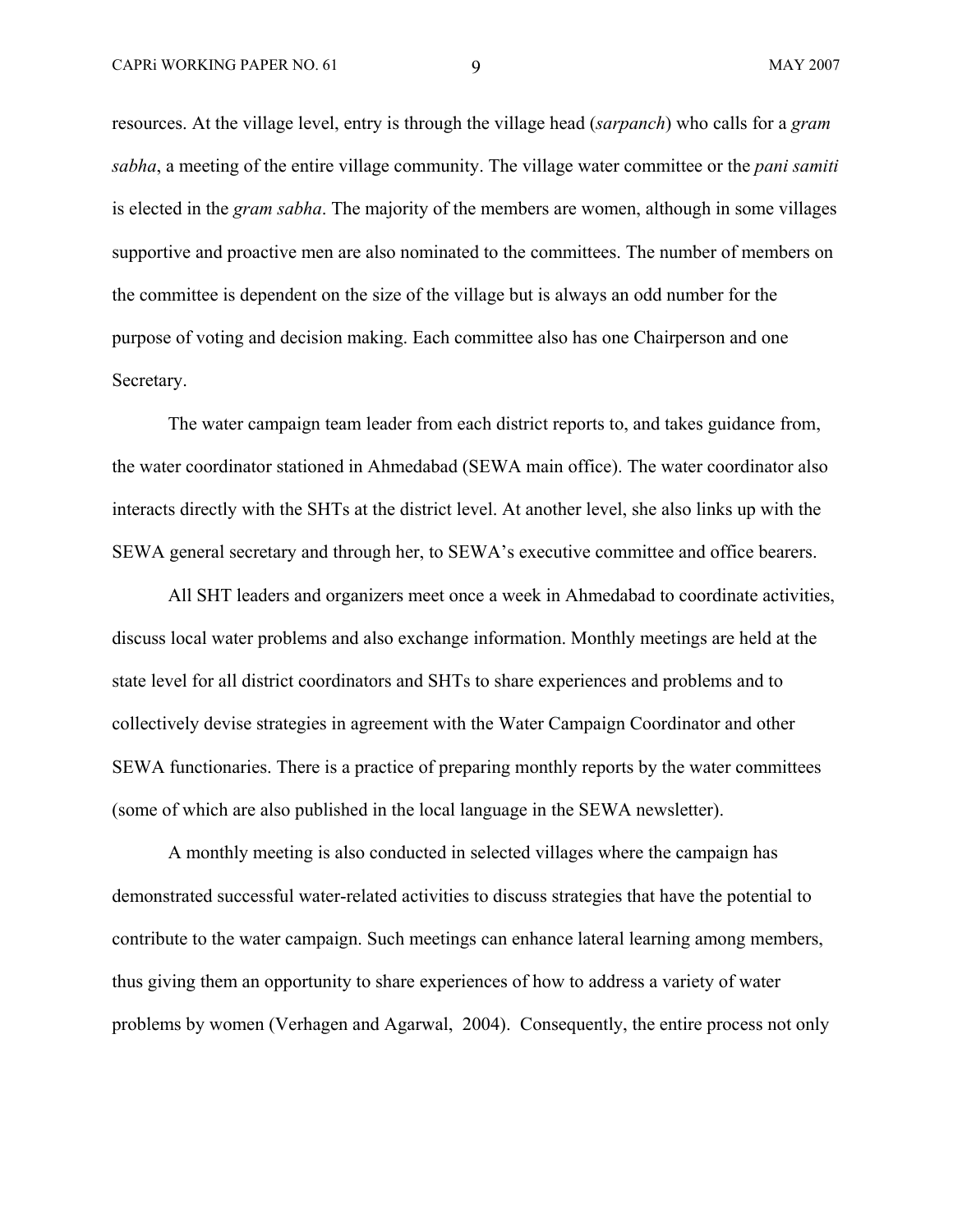builds the capacities of grassroots women but also, has an empowering effect on them (Ahmed 2002).

The outputs and achievements of SEWA's development-cum-struggle mode in terms of on-the-ground campaign results are as follows:

- 1. Construction of roof rainwater harvesting structures
- 2. Construction of plastic-lined ponds
- 3. Operation and maintenance of a Rural Piped Water Supply Scheme
- 4. Repair and maintenance of handpumps
- 5. Revival of traditional sources of drinking water
- 6. Installation of pulley systems in surface wells

The outputs are guided by two underlying principles: governing by women and combining traditional knowledge and skills with modern technology. Three examples have been selected to highlight the actions at the grassroots level undertaken by women members of SEWA as part of the Water Campaign: up-gradation and revival of traditional sources of water; rainwater harvesting and; technical training of women members of SEWA for building and maintaining water infrastructure at the village level. They are described in Boxes 1-3.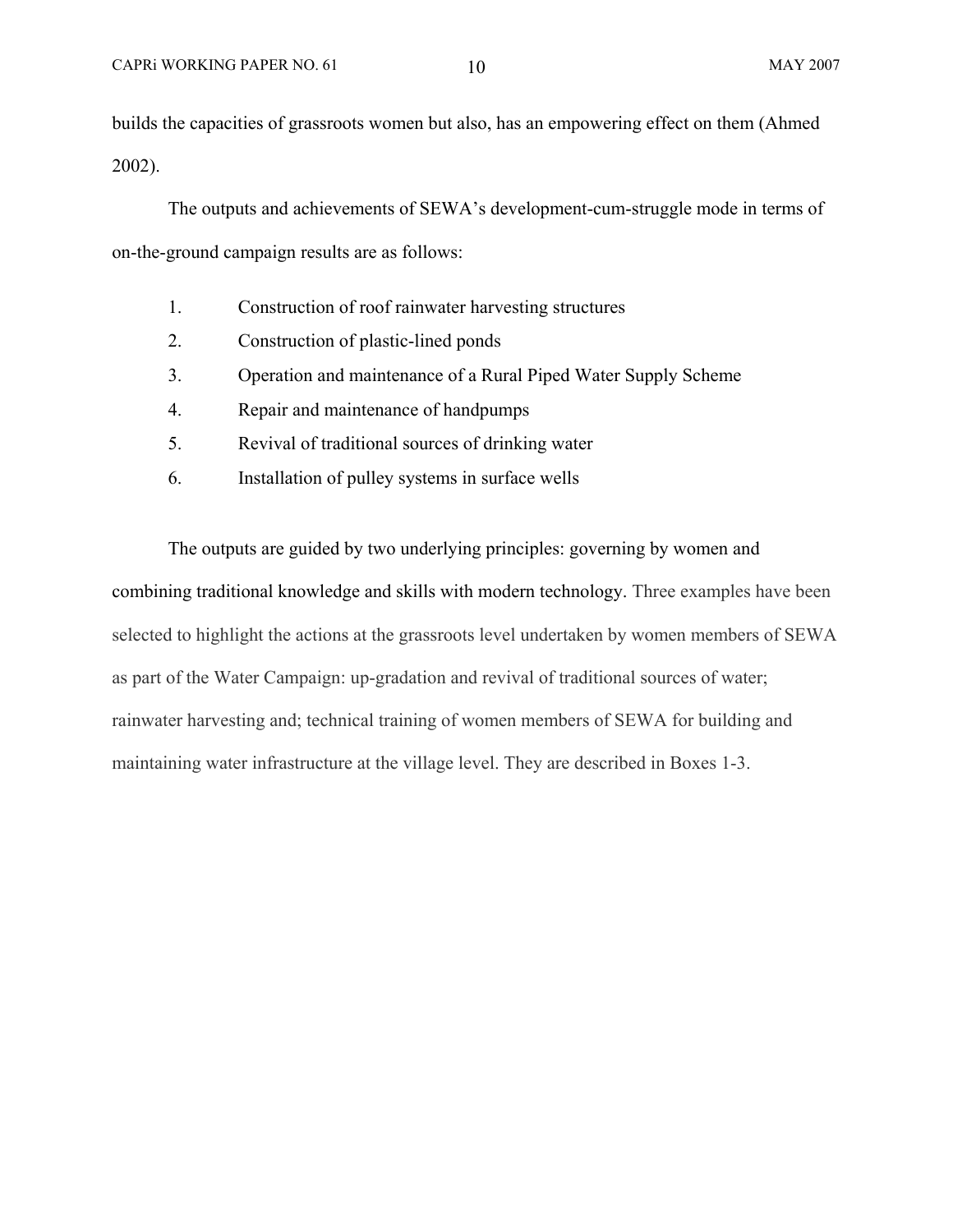### **Box 1--Revival and upgrading of traditional sources of w-ater**

Traditional sources of water (wells and ponds) often face neglect with the establishment of the piped water supply to villages. Rejuvenating these sources pose two challenges to women. First, being community assets, traditional sources of water require a community-based approach, when short-term efforts at repair are not enough. There is also a need for a long-term commitment to maintain the pond or well and to distribute the benefits equally. Second, women being the main water users, are traditionally not involved in the management of local water sources and therefore there is a need to change power relations in favor of the poor rural women.

The Millennium Campaign, with the help of the *pani samitis*, organizes the execution of actual repair/up-gradation work, including financial matters. SEWA organizers and engineers provide the logistic and technical support. SEWA ensures that women play a leading role in the entire process of revival of the traditional water sources, and undertake tailor-made training and on-the-spot capacity building to become efficient water managers. For example, when ponds need to be repaired, the pond and feeding channels are de-silted, bunds are improved and an outlet is constructed. If needed, the ponds are lined with a plastic film to prevent salinity. Wells on the other hand are also de-silted, cleaned and a new boundary wall at the top with a concrete platform is constructed. They are also fitted with a pulley to make fetching water less strenuous. The community is expected to make a contribution of 10 percent of the costs, either in labor or cash. Sometimes SEWA creates employment through its water infrastructure construction works and deducts 10 percent of the wages as part of their contribution to community maintenance fund. Capacity building of women is also done through exposure visits to other areas where such activities have proved to be successful.

Upgraded and repaired community water sources have led to improvements in the quality of water and have also reduced the time spent in fetching water for all the women interviewed in the six villages. The water committee has imposed regulations in the usage of water (to maintain cleanliness and reduce wastage) from wells and ponds, thereby establishing a good governance system. Women could engage themselves in income-generating activities with the time saved from fetching water. Such a change also had an impact on gender/power relations both at the household and community levels and has also contributed towards greater gender equity in terms of women's decision making and participation in local water management.

The challenge for the government however, is to develop a more holistic and participative approach to the improvement of domestic water supply – for livestock, kitchen gardens and income generation. Because of depleting ground water tables and salinity the revival of traditional sources is expensive, especially the plastic lining of ponds, and the government needs to take cognition of this problem.

**Source: SEWA 2003**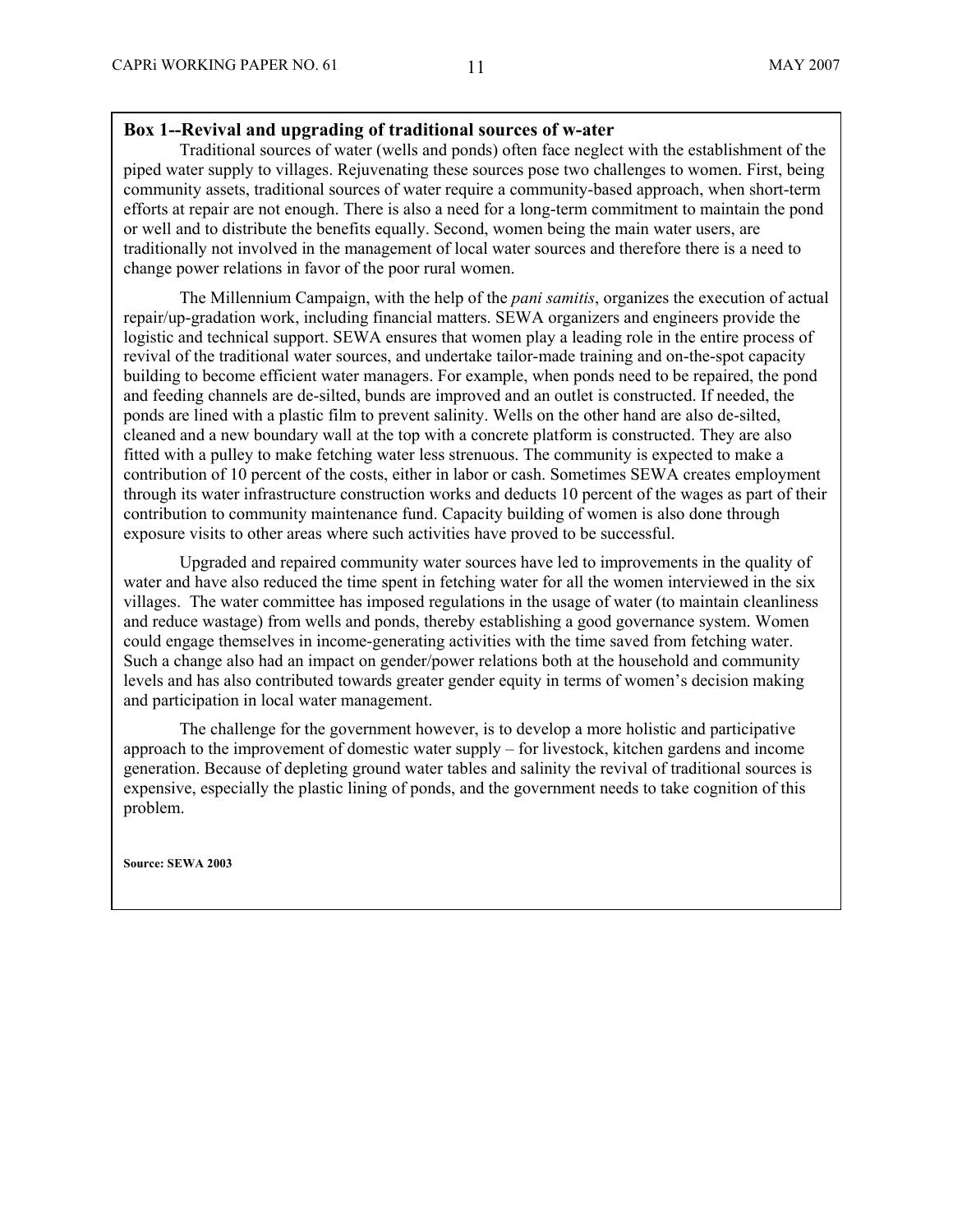### **Box 2**--**Roof rainwater harvesting**

Promotion of rainwater harvesting is a major initiative of SEWA's Women, Work and Water Campaign. In many areas of Gujarat, ground water is not accessible or not fit for human consumption. Through its water campaign, SEWA realized that rainwater harvesting is a viable alternative to transporting water over long distances by pipelines and/or tankers. Roof rainwater harvesting structures use a roof to catch the rain and store it in a tank. In the semi-arid areas, with an average annual rainfall of 300 mm, a roofing area of 30 sq meters provides a family with 90,000 liters of safe drinking water. This is enough to provide water to a family of five with 20 liters of water a day for three months. The construction cost is around US \$300 with negligible running costs. After a resolution is passed in the *gram sabha* on the agreement of households to share 10 percent of the construction costs in either cash or labor, the individual beneficiaries (also identified by SEWA) with the help of SEWA engineers, select a site, prepare a cost estimate, order construction materials and select a mason. Household members excavate the pit as part of their contribution. Women are trained to maintain the structures, including cleaning the tank with lime and flushing out the first rainwater collected.

In many villages there are few concrete roofs and SEWA along with the *pani samiti* decide to build community tanks using the roofs of community buildings such as schools, health centers, dairy society buildings etc. to harvest rainwater, with a capacity of 60,000 liters. The communities themselves have worked out a system of water sharing. In order to cater to the needs of all sections and avoid conflicts within the community, it is necessary to have more than one community tank in the village.

Rainwater harvesting has several advantages for women. It provides water at the doorstep, reducing the time women need to spend in collecting drinking water; it can be managed at the household level; it reduces the dependency on the other water supply systems controlled by men; it is a simple technology that women can learn by using locally available materials and; the tanks can used for storing water that is brought by the tanker in drought months of the year.

Source: SEWA 2003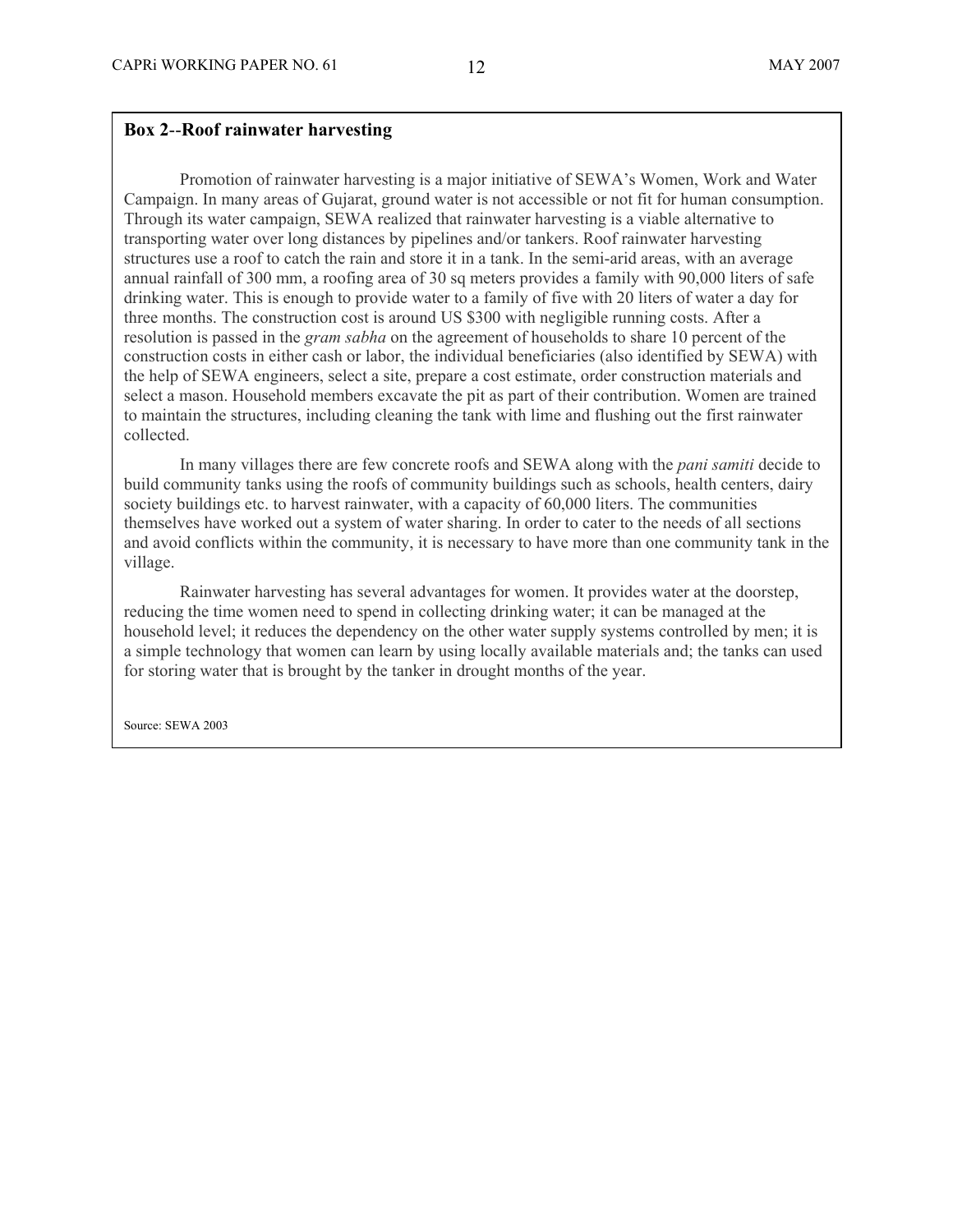#### **Box 3--SEWA's barefoot water technicians**

In many villages, handpumps are the sole source of drinking water. Handing over the maintenance of handpumps to grassroots women by the government is one of the initiatives of SEWA's Women, Work and Water Campaign to improve the access to safe drinking water. TheWater Board found it increasingly difficult to maintain 10,000 handpumps, while villagers found it cumbersome to report to the board on malfunctioning handpumps due to long-winding bureaucratic procedures. Women suffered in the process as they had to spend 6 hours a day in fetching water from long distances. The Water Board realized the need for involvement and collaboration of private players and NGOs in handpump maintenance. After an initial struggle with the water board, SEWA was able to convince the water bureaucrats that women could manage and maintain the handpumps. This was followed by regular training programs for women by the board. Women members for training were identified by SEWA with the help of the '*pani samiti'.* More than 2500 women had been technically trained by 2004. SEWA supports the trained women technicians with a small fee and vehicle expenses to travel to villages with their tools and spare parts for repairing handpumps. The task of overhauling a handpump requires six women technicians as there is a need to lift the pipe which is 150-200 feet long. They receive a fee from the water board for the work – overhauling and repairing of the handpumps. Initially, women faced problems as technical knowledge is considered a male domain and their work was not taken seriously by the villagers. Only after women proved themselves as able technicians were they accepted by the community.

With SEWA's intervention, handpumps are functioning efficiently. Villagers now register complaints for repair to the women's group trained by SEWA, and the time gap between complaints and repair has been reduced from 45 days to two to three days, on average. Women have also gained economically from the maintenance work – around Rs 5,000 annually which is an important supplement to the highly volatile incomes from agriculture. Equally important is their awareness of the importance of their role in the society.

In addition to handpumps, women have been trained in maintaining government pipelines – operation and maintenance (digging pits, fitting pipelines, cement work and plugging the leakages etc.). This is the first time in India that such activities have been initiated with the help of SEWA women members. The success rate is high and the water board is very keen to continue with this collaboration.

Source: SEWA 2003

In all of the activities initiated by SEWA, the underlying strategy is to link environmental protection with livelihoods, whereas mainstream state agencies tend to deal with these two issues as mutually exclusive. For example, in Gujarat there are several instances of how the government is allowing extraction of ground water (at times as low as 600-900 feet) from the fringe villages to meet urban demand, with total disregard for the drying of aquifers and the loss of water for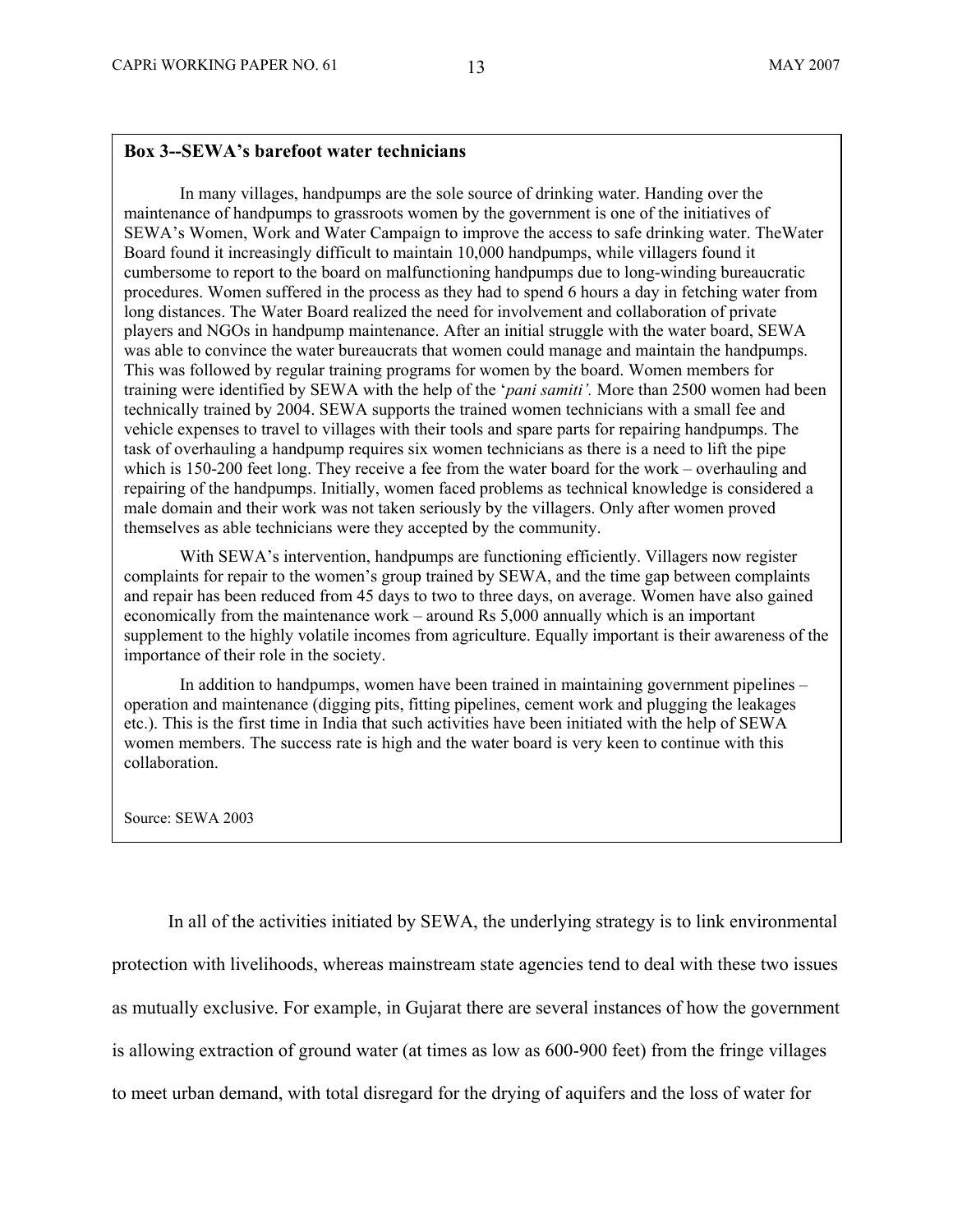irrigation purpose. However, in the case of SEWA, it is observed that women are motivated to rebuild their environmental bases if they are convinced of tangible economic benefits in doing so.

# **COLLECTIVE ACTION OF WOMEN – THE STRUGGLE AND SUCCESS**

This section discusses women's struggles in the Millennium Campaign in different parts of rural Gujarat. Collective action enables women to withstand societal, state and household pressures and conflicts and to move ahead in the campaign. At the start of the water campaign, women were reluctant to participate because water infrastructure development and its management were regarded as male territory. Most men were also non-cooperative. They were critical of women entering the public domain on this issue, and several went so far as to say they would not drink water from a source created by women. Many men threatened not to work on water harvesting structures that would be managed by women. Some men openly said that women would make financial blunders and force them to mortgage their lands (as all land titles are held in men's names) to repay their debts. Through the facilitation of SEWA's district level functionaries and *agevans* (women leaders) at the village level, gradually women members gained confidence and were able to participate in public meetings and also voice their concerns on water management. Such facilitation included regular contact with the women, meetings, capacity building, interfacing between the women's group and the water board and above all patience to persuade grassroots women to participate and own the water campaign**.** It should be borne in mind that SEWA had already been intervening in the villages for other development programs through women's groups and thus communities did not find it novel to interact with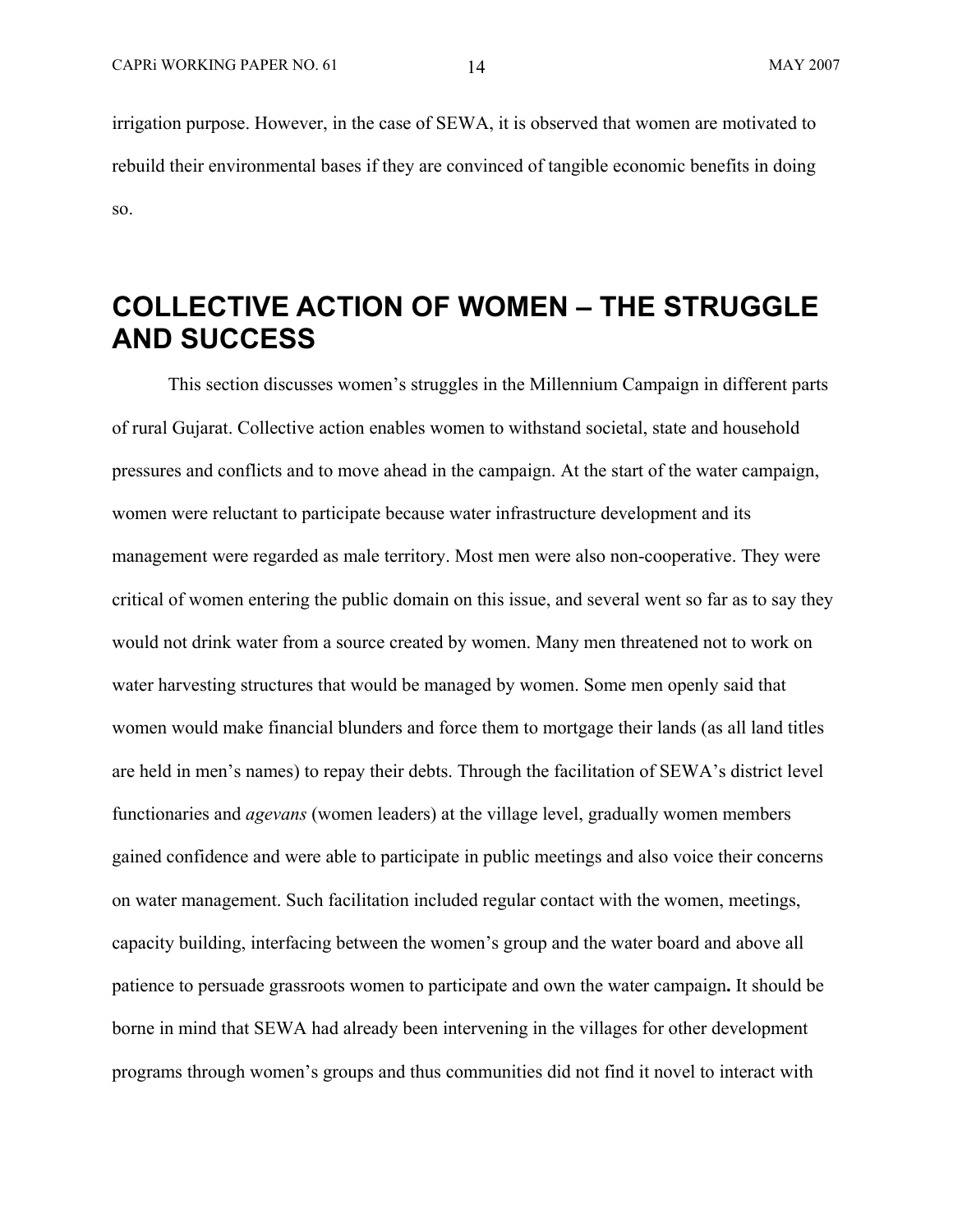the functionaries in connection with the water program. Group solidarity among women played an important role in strengthening and sustaining the program. Furthermore, trained women demonstrated their capability of effectively repairing the handpumps without the support of men. Once the communities began to experience improved water supplies (i.e. handpumps and pipelines) and to accept women as technicians, the women could conduct themselves confidently in the public domain. The attitudes of men also began to change and they came forward to support the women in water infrastructure maintenance activities and also to encourage them to participate fully in the program. The fact that men did not hinder women's activities in the public domain also indicates their tacit support towards the program.

Within a year of the water campaign, women gained confidence to lead water activities in order to raise their productivity and income and improve their livelihoods. A year after the water activities were initiated, the promising results prompted more women to join the campaign. Poonamben of Bharvad village, Radhanpur, recounts how no one wanted to join the *pani samities* initially. "*Now we've learned so much about measurements, maps, and surveying methods that everyone wants to become a member and know about these things."(Capoor 2003)* SEWA's argument is that because women are primarily responsible for fetching and using water for domestic purposes, cattle, and kitchen gardens, it is necessary to give them prominent roles in water governance. Such a premise along with women's collective action made it easier for SEWA to continue with water-related activities.

Although the water campaign is spread over 500 villages involving 30,000 women, Table 1 gives a picture of the number of women mobilized in the year 2001.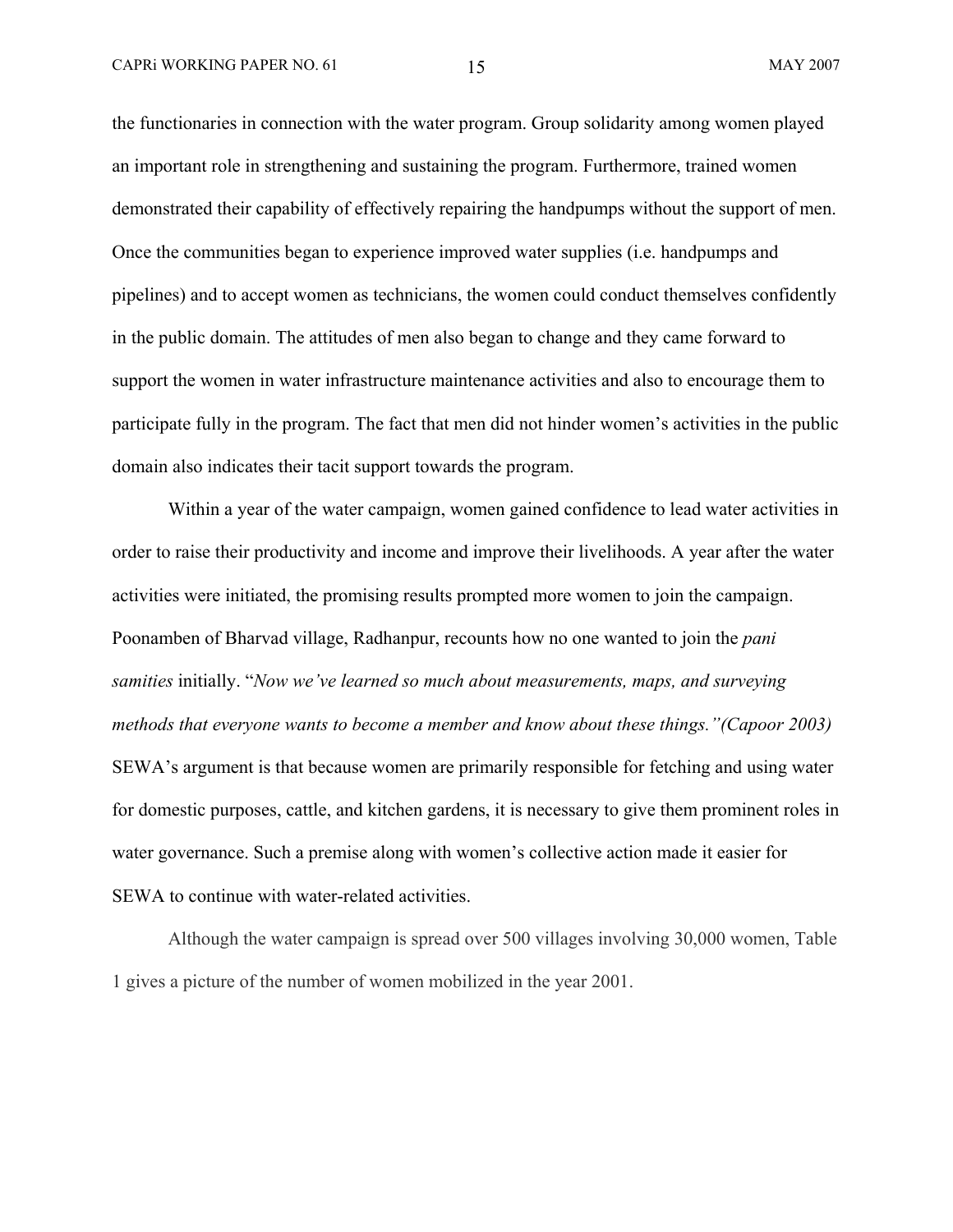| S.No. | <b>District</b>    | No. of villages | No. of gram<br>sabhas organized | No. of women<br>mobilized |
|-------|--------------------|-----------------|---------------------------------|---------------------------|
|       | Vadodara           | 17              | 85                              | 8,500                     |
|       | Sabarkantha        | 40              | <b>200</b>                      | 20,000                    |
| 3     | Surendranagar      | 30              | 150                             | 16,000                    |
| 4     | Kheda              | 30              | 180                             | 17,820                    |
|       | <b>Banaskantha</b> | 45              | 175                             | 17,000                    |
| 6     | Kutch              | 25              | 125                             | 12,500                    |
|       | Ahmedabad          | 20              | 100                             | 10,000                    |
| 8     | Gandhinagar        | 06              | 30                              | 3,000                     |
| 9     | Mehesana           | 15              | 07                              | 7,500                     |
|       | Total              | 228             | 1052                            | 11,2320                   |

**Table 1 – Number of women mobilized in water campaign (2001)** 

Source: SEWA (2001)

#### **GRASSROOTS INSTITUTION**

Women's collective action is manifest in the grassroots women's institutions (*pani samitis*) that form the backbone of the water campaign. Mobilization of women through organizing *gram sabhas* and establishing grassroots institutions to carry out the campaign activities has proved effective in the villages where SEWA is active. Discipline on the part of women members is reflected in their contribution of cash (10 percent of the cost of water infrastructure on either an individual or community basis depending on the ownership) or labor and attendance at SEWA organized meetings on a regular basis. In situations where women are unable to pay due to poor economic conditions, SEWA tries to help them either by providing a loan or through Self Help Groups in the village. It is observed that women have never defaulted in their payments for construction of water related infrastructure. However, sustaining the *pani samitis* in terms of its effectiveness is a challenge for women in the face of a patriarchal society and gender-insensitive state.

### **TECHNICAL CADRE**

The other supporting structure that emerged in the campaign is the 'technical cadre' comprising the formally trained women engineers and a grassroots cadre of 'barefoot technicians' who contribute to the maintenance of piped water supply and handpumps in different districts. The increasing number of women being trained indicates that women's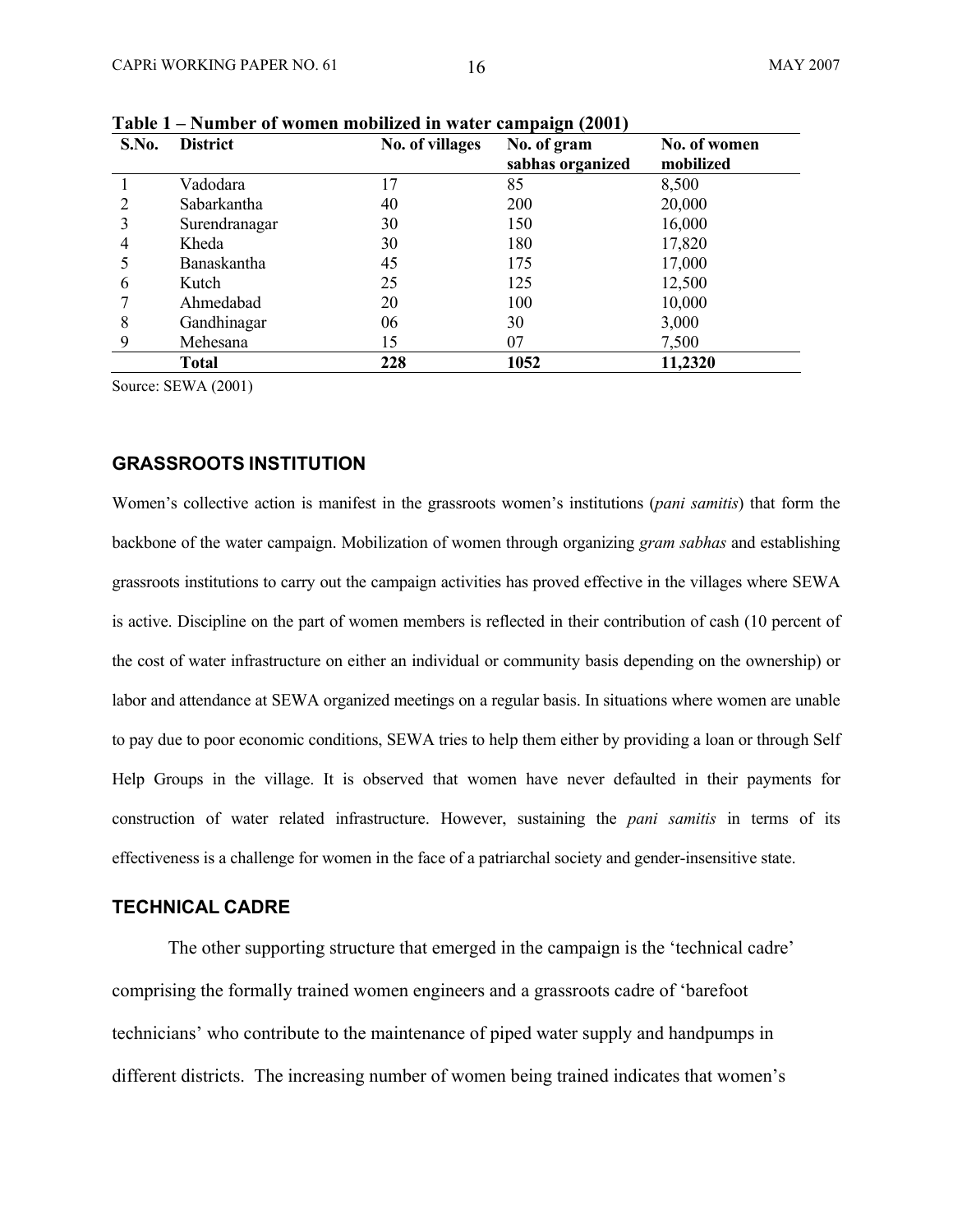groups with the support of SEWA were successful in challenging the stereotype that men only can obtain technical training. After a long struggle, SEWA members were able to obtain formal recognition by the state. Similarly, women are also trained in the areas of environmental protection, sanitation and maintenance of water quality for drinking purposes. Training-oftrainers are also conducted, who can then independently train women at the village level, thereby increasing the number of members in such a cadre and strengthening their collective. Trained women also use their skills to earn an income in addition to contributing to the campaign activities.

### **TRANSCENDING SOCIAL BARRIERS**

For the rural women in semi-arid parts of Gujarat, water is a major problem that affects all regardless of caste, class and ethnicity. That the campaign members are not driven by these social considerations is reflected in all the campaign activities, particularly those which involve community water structures or watershed activities. There are several instances where men have opposed women's participation in the group meetings or activities organized by SEWA because they have to interact with women of different castes. However, the experiences of SEWA have shown that women have not paid heed to such differences. SEWA has also taken precaution in constructing several community structures (e.g. tanks for rainwater collection) in different parts of the village so as to cater to the needs of all caste groups. SEWA's presence in the villages for the past 20 years or more has changed the attitude of the community, particularly its women. Through various awareness and capacity building programs, SEWA has been successful at helping women realize that their problems, such as accessing safe drinking water, can be solved only if different sections of the community come together as a collective. It is this collective voice, not women's differences, which will be heard by the world (personal communication with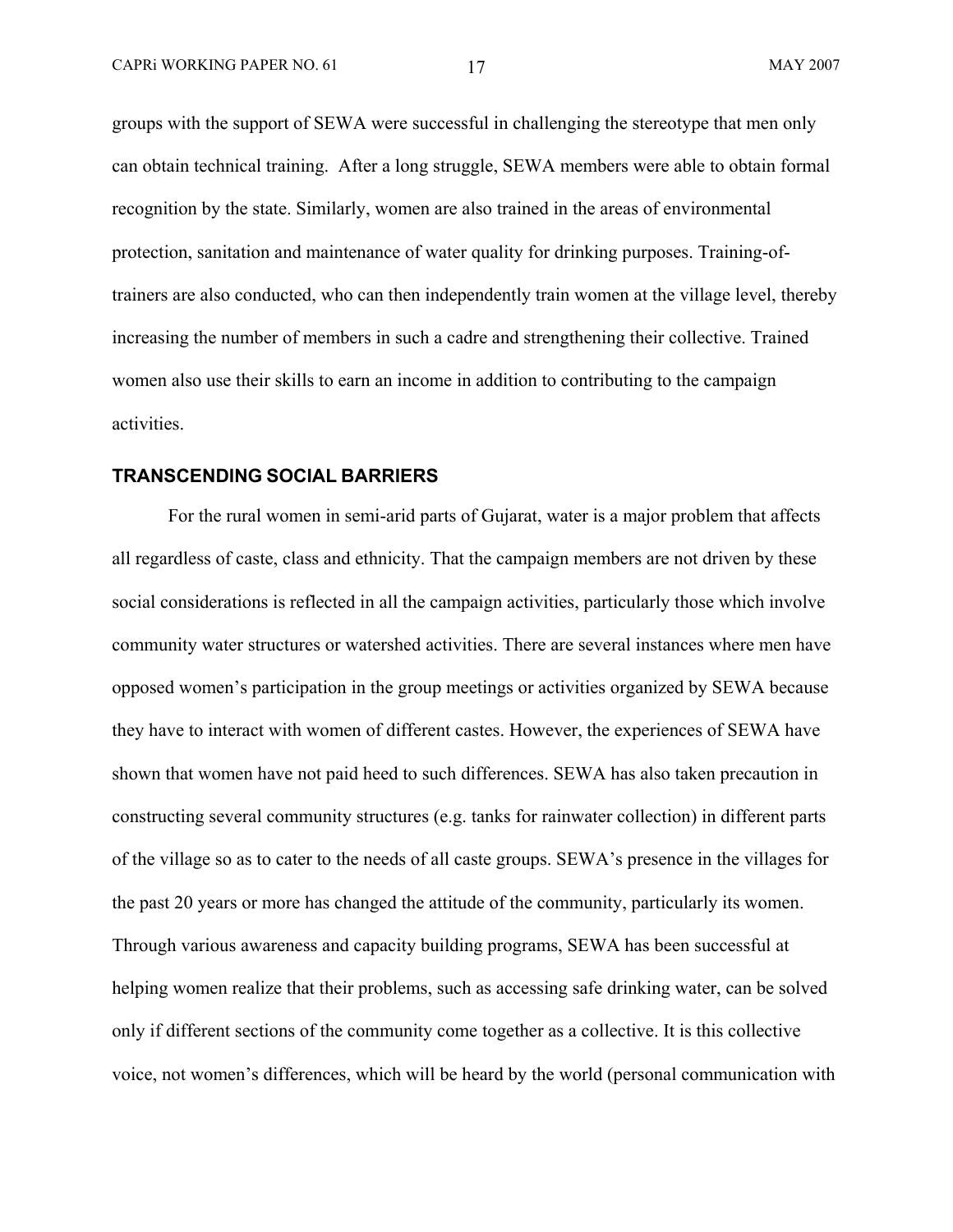Ms. Bharti Bhavsar, SEWA Water Campaign Coordinator 2005). The women's group is also accountable to SEWA for building a long term relationship and trust. Thus, if women allow caste distinctions and other social differences to fracture the collective, they will lose SEWA's support.

### **DIALOGUING WITH THE STATE**

With the support of SEWA, women have collectively represented their cause to the state's multiple water authorities at the local, district and state levels. Such interactions with state bodies like the GWSSB have resulted in a partnership of maintaining pipe lines and handpumps in the villages. Although the state was not gender-responsive initially, the GWSSB finds it convenient to delegate the responsibility of maintenance to the SEWA women members, as they have demonstrated their potential in carrying out the tasks in a smooth manner. There have been no complaints from the village community whatsoever in this regard. It was observed during the field study by the author in June 2005 that the contract for pipeline maintenance in one area has expired and the procedure to renew it is cumbersome. However, women have not given up and are expecting to renew the contract for which they have been collectively fighting.

At times, interference by male members in local bodies like the *panchayat* (village council) has had a profound impact on women's confidence in terms of voicing their concerns in the *gram sabha* or functioning in the public domain, as the men often belong to the same lineage/clan as the women. It is far more difficult for women to protest against their male kin (due to various relationships including that of avoidance) than against outsiders.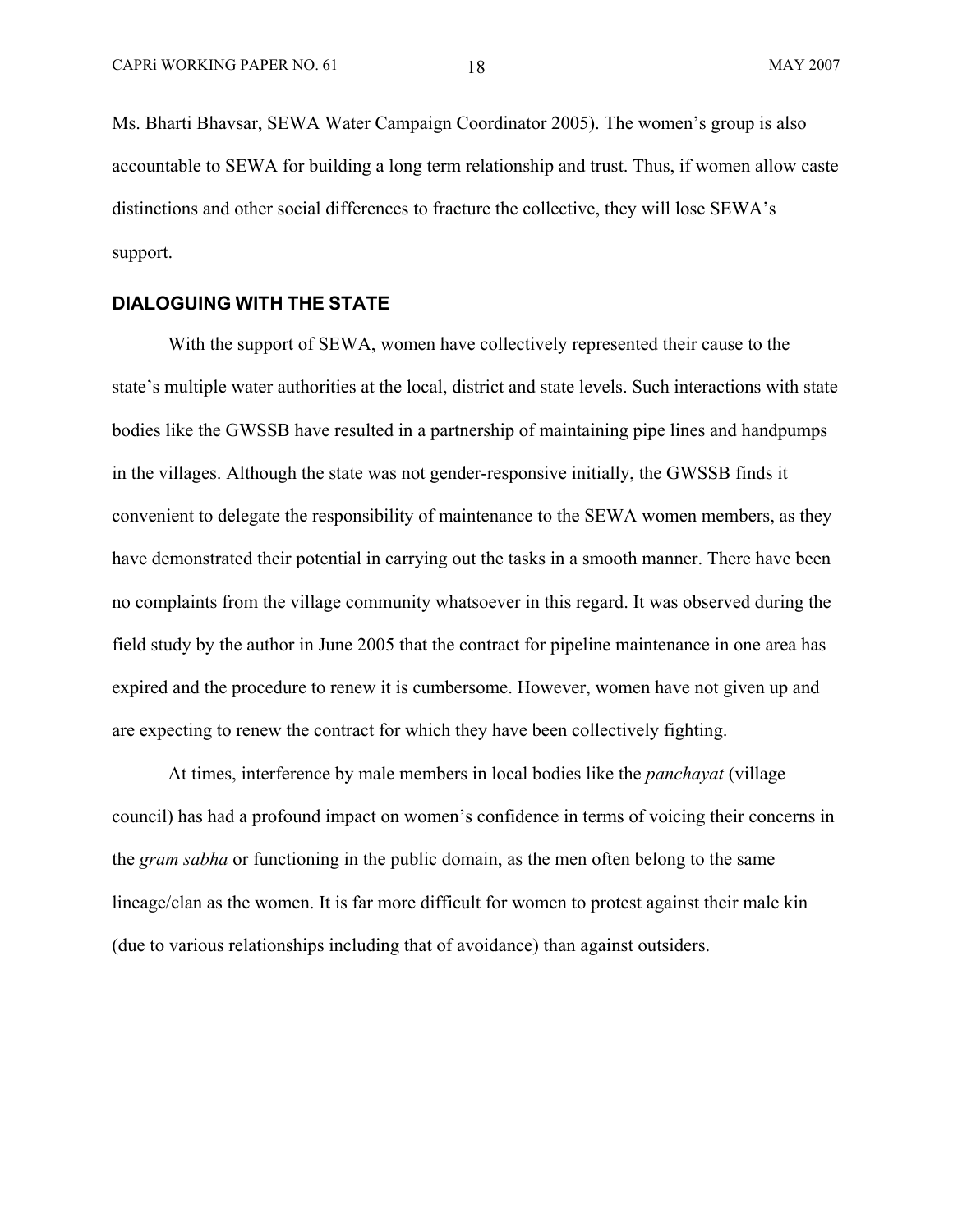## **IMPACT OF COLLECTIVE ACTION ON WOMEN**

Through collective action, women have been successful in breaking the stereotype that their role is confined only to the private domain. SEWA's efforts at mobilizing women for the water campaign have successfully demonstrated to the village community, as well as to GWSSB, that women are capable of undertaking tasks related to water management without the assistance of men. This is the first major impact of the water campaign, where women have developed confidence and have proven to be self reliant in managing public infrastructure. With the support of SEWA, the process of capacity building has proved to be directly beneficial to the success of the program. Women's leadership roles in the campaign have also helped them to participate in other public institutions such as the *panchayat* (local council), particularly in raising questions and objections and in making their points of view heard either directly or indirectly. Such a change was also observed in the *gram sabha*, another male territory where women formerly came to the village meetings but were passive observers and participants. However, the water campaign has empowered the women to the extent of not only making them visible in the public domain but also, of ensuring that they participate in public institutions as equals with men. Such a change has far-reaching effects on women's empowerment, including the next generation of women.

With the increase in the membership of SEWA due to the campaign, social capital at the community level has strengthened. SEWA is instrumental in building on women's collective strength not only for water management activities but also for other programs relating to health, education, income generation (crafts and other activities), insurance, as well as capacity building for various activities. There is a synergy among all the activities where collective action forms a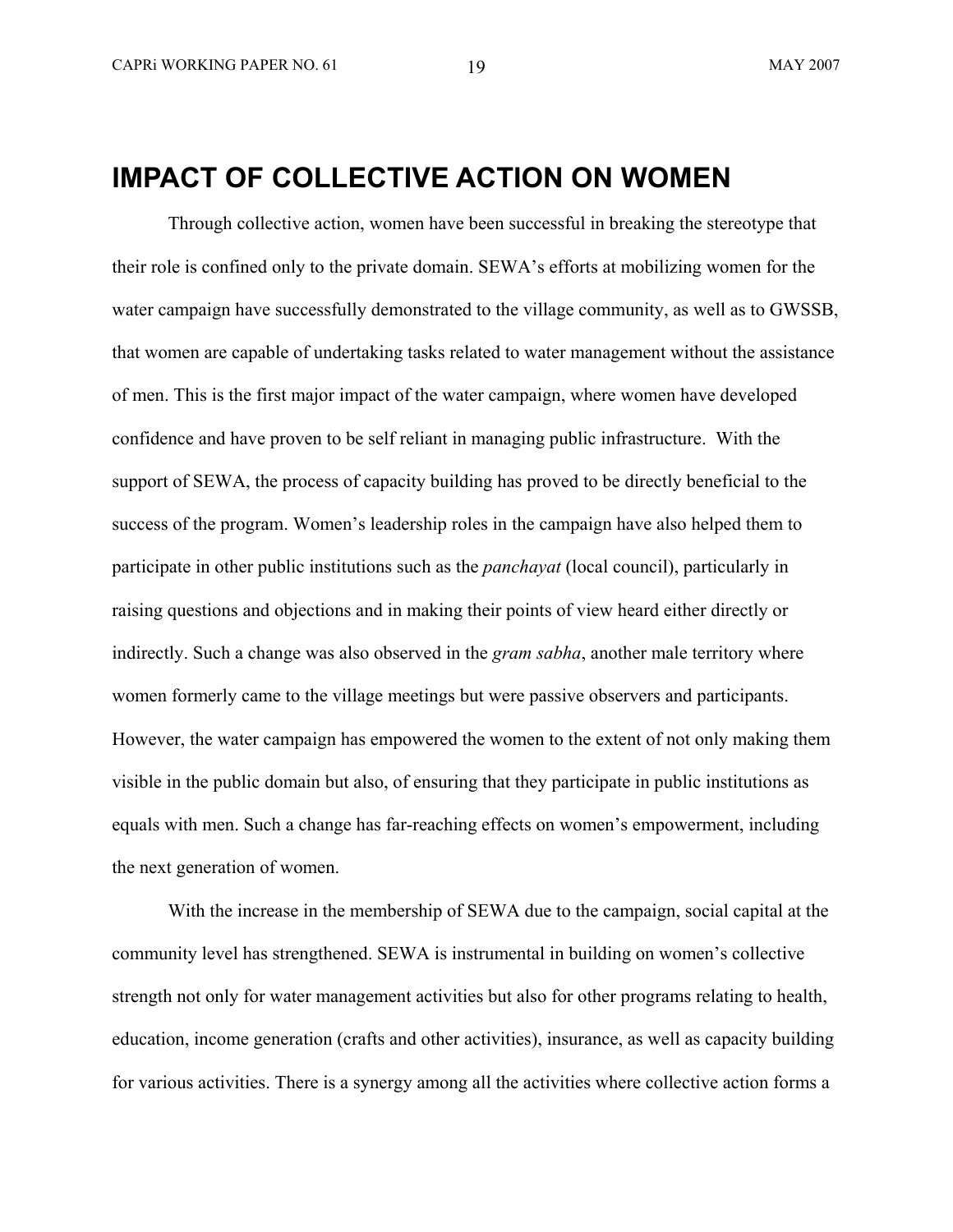crucial component. Furthermore, SEWA strongly believes in investing in the same group/set of women for different programs (as it minimizes the transaction costs), which has a long and lasting impact on both the women and the organization. Grassroots women no more hesitate to own up to tasks and responsibilities. In addition, the same set of functionaries at the community level is involved in various programs, so that their familiarity with the grassroots situation is an advantage to bring about a synergy in different activities.

The most significant impact of the water campaign has been on women's workloads in terms of time saved from fetching water, which women are now able to devote to productive work. Income generation has led to better financial security and quality of life. Table 2 gives an idea of the time profiles of women before and after the construction of the roof rainwater harvesting tanks.

| Activity     | Before | After | Monsoon<br>Difference | <b>Before</b> | After | Summer<br>Difference |
|--------------|--------|-------|-----------------------|---------------|-------|----------------------|
|              |        |       |                       |               |       |                      |
| 1. Sleep     | 7.0    | 7.6   | 0.6                   | 6.8           | 7.4   | 0.6                  |
| 2. Household |        |       |                       |               |       |                      |
| Work         | 5.2    | 4.6   | $-0.6$                | 6.0           | 5.0   | $-1.0$               |
| 3. Fetching  |        |       |                       |               |       |                      |
| Water        | 3.2    | 0.8   | $-2.4$                | 3.4           | 1.4   | $-2.0$               |
| 4. Social    |        |       |                       |               |       |                      |
| Activities   | 2.0    | 2.0   | 0.0                   | 2.8           | 2.8   | 0.0                  |
| 5. Income    |        |       |                       |               |       |                      |
| generation   | 6.6    | 9.0   | 2.4                   | 5.0           | 7.4   | 2.4                  |
|              |        |       |                       |               |       |                      |
| Total        | 24.0   | 24.0  |                       | 24.0          | 24.0  |                      |

**Table 2 – Time Profiles (N=6 FGDs)** 

Source: SEWA 2003

With the time saved from fetching water, women are able to earn an extra income, which is around Rs 17-20 per day. In addition, women are able to get adequate rest and perform more household work.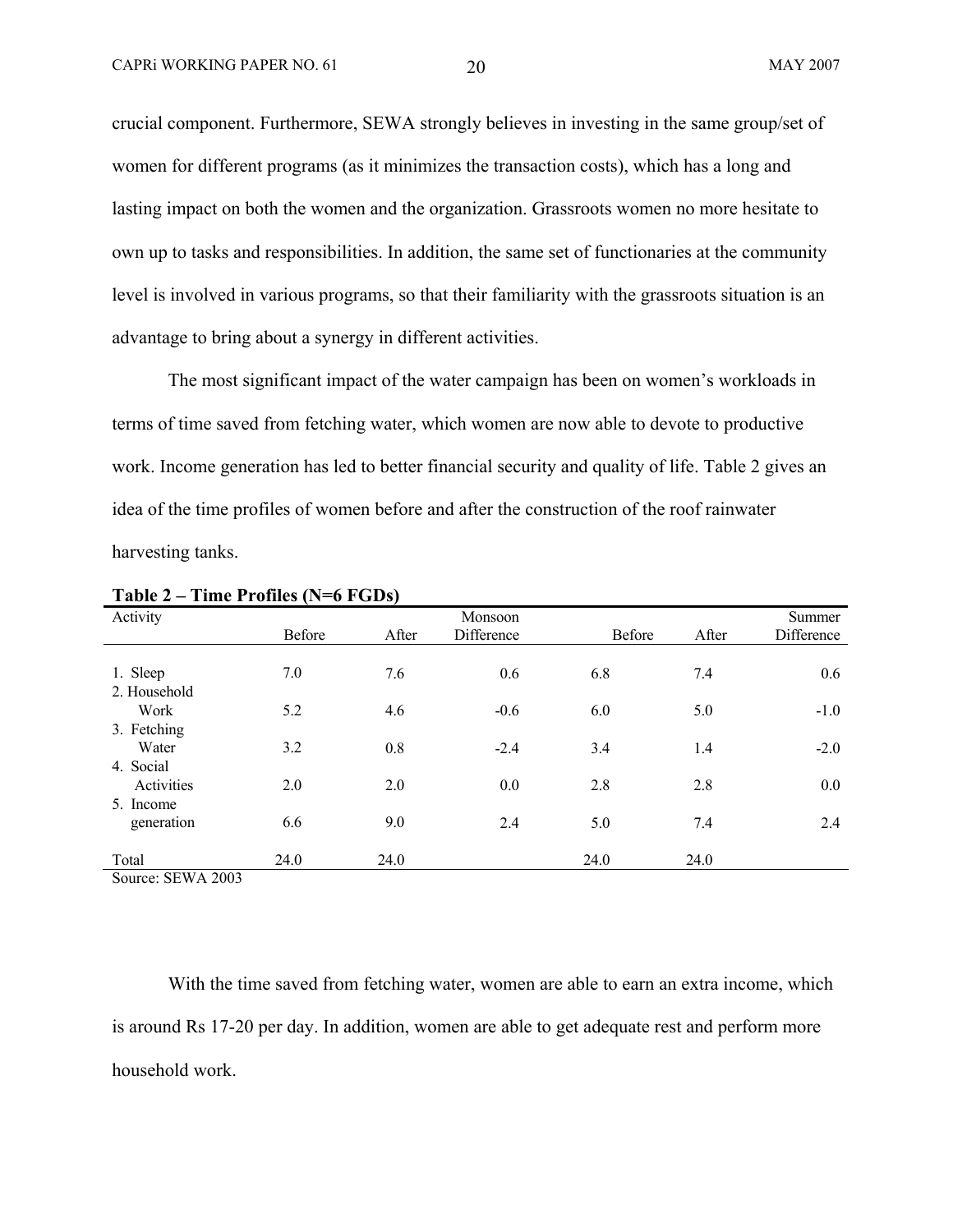The confidence of women to function in the public domain as a collective is clearly observed in the water campaign. Women are better able to deal with conflicts, especially at the community level, where it sometimes requires them to defy their husbands in meetings. Alcoholism, for example, is a problem in many villages where men spend a substantial portion of household income on locally brewed liquor. Where women have formed strong collectives and are active in the public domain, they have been able to fight against alcoholism by damaging local breweries and shaming their husbands in village council meetings. There are instances where alcoholism in some villages has dissipated or even been abolished (personal communication with SEWA Water Coordinator, Ahmedabad).

Collective action has also encouraged women to initiate activities on their own such as formation of Self Help Groups (SHGs) for savings and thrift with the support of SEWA. Thrift has helped women to build roof rainwater harvesting structures at the household level. In the SEWA meetings, women's groups strongly express concern about a lack of employment opportunities for their husbands, the education of the girl child and the marketing of their crafts, among the many problems they face in their lives. Such expressions of women are what SEWA believes is important for any substantive social change, including changes in gender relations in rural Gujarat. A visible impact of availability of water through women's efforts in the water campaign is reduction in migration of both women and men. This fact clearly emerged in eight of the 13 FGDs conducted in the villages. Prior to the water campaign, entire households used to migrate with their cattle to far away places in search of water and jobs. With water security, there has been a visible decline in out-migration of women and children. Some men do migrate nearby for jobs but not for long term. The scope of the paper does not allow for a more in-depth research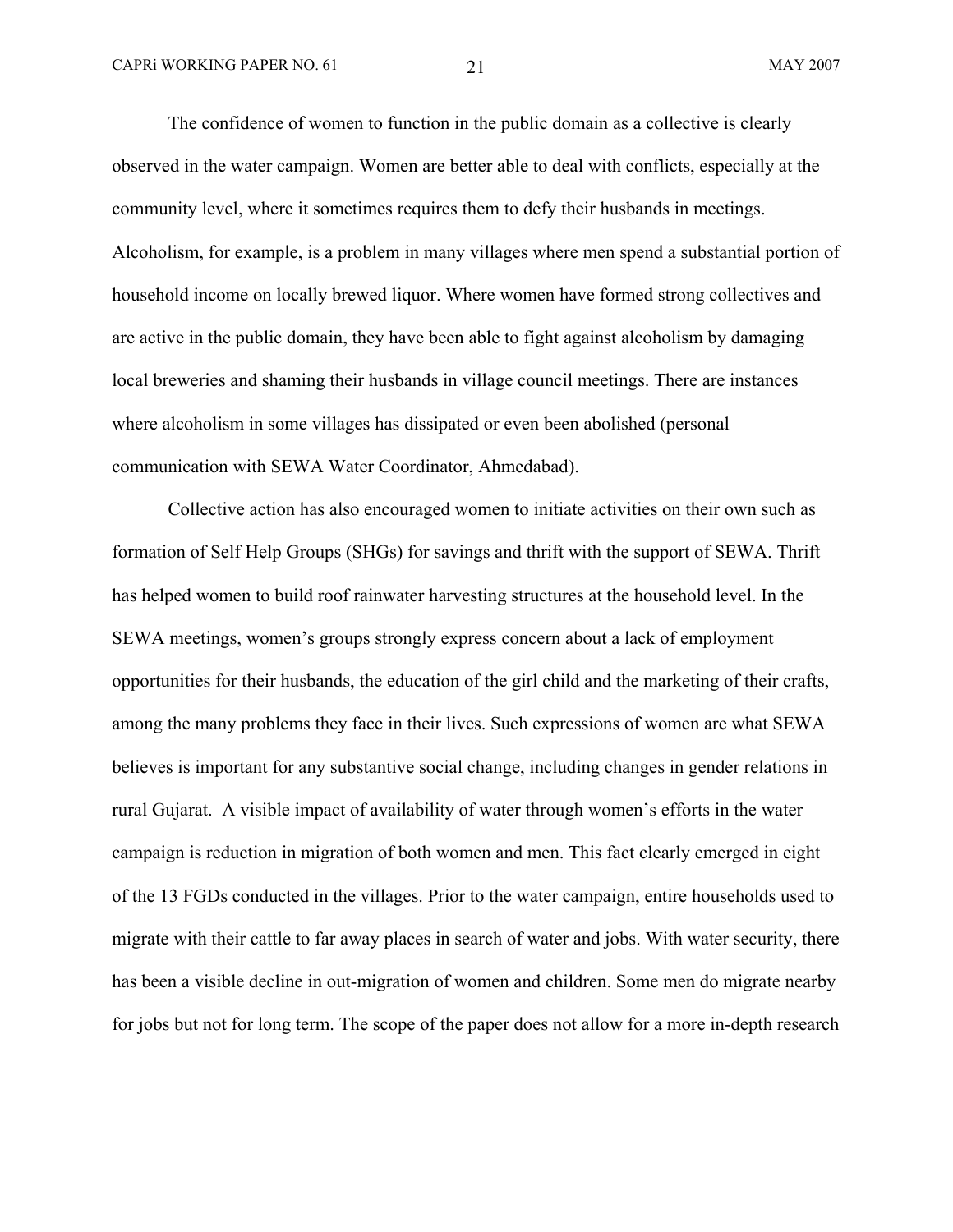in water security and migration trends. Figure 3 gives a graphic presentation of the impact of the water campaign on women.





For any impact to be effective for rural women in the long run, it is essential to change gender relations. Unless there is a change towards a more egalitarian situation, any impact will be difficult to sustain. In a patriarchal set up, change in gender relations at the household level is an important indicator of collective action's ability to contribute to gender equity. While the scope of this study did not permit a detailed exploration of gender relations at the household level, it was observed that in some households, particularly those of some SEWA leaders, men have become more supportive of allowing women to spend time outside of the home and make decisions in accumulated savings, as well as educating the girl child. That women are able to come out of the confines of their home and participate in the water campaign activities is a big achievement for SEWA and is also a critical step towards women's empowerment.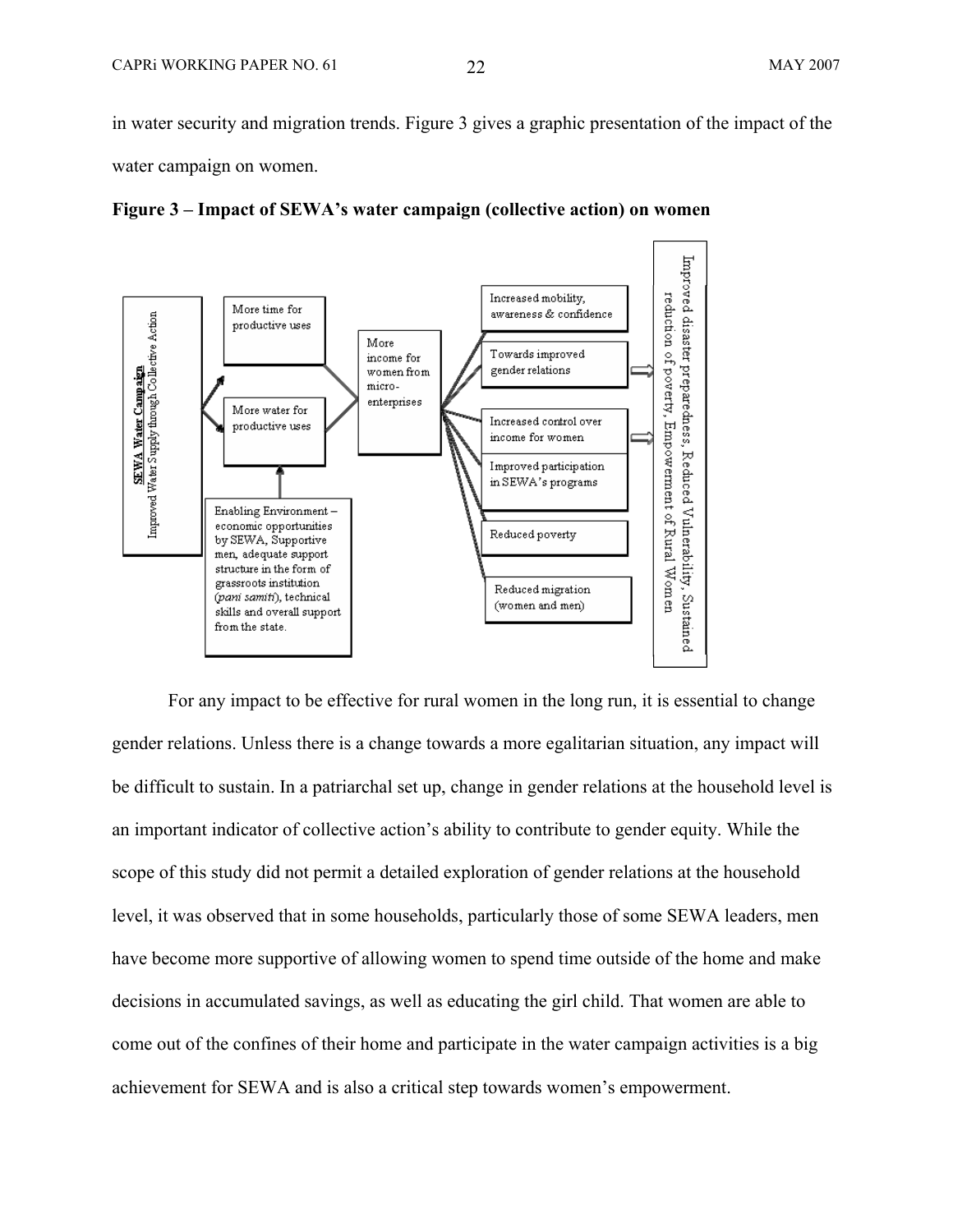# **CONCLUDING REMARKS**

The most significant impact of SEWA's Women, Water and Work Campaign has been the empowerment of women in terms of their capacity to undertake activities independently, or collectively, in the public domain. The success of the campaign can be clearly attributed to the institutional arrangements at the community level (*pani samitis*); the leadership initiatives which mobilized women at the village level; the role played by women's collectives in sustaining the activities of the campaign; the women's sense of ownership of local water resources and infrastructure; the democratic and transparent process of distribution of benefits among community members; and above all, the strong group cohesiveness among community women.

Women's collective agency has been enhanced by, and has also strengthened, the Women, Water and Work Campaign. In rural Gujarat, collective action is a strategy that women have successfully adopted to come together as a group, network and work with SEWA. As individuals, their voices are subdued and they are unable to make any significant impact at the community level. However, in the public domain, women are able to undertake activities relating to the campaign independently of men, thereby demonstrating an increased sense of ownership and confidence in water management.

The Women, Work and Water Campaign has shed light on certain significant principles that have the potential to guide interventions in the water sector. What clearly emerges is that through women's collective action (mobilization and formation of grassroots institutions), good governance for sustaining local water management and "engendering" of the state to some extent, is possible. Another aspect that cannot be overlooked is reduction in migration among both women and men due to increased availability of water for their livelihoods. However, the larger question remains as to whether the impact on gender relations that is observed at the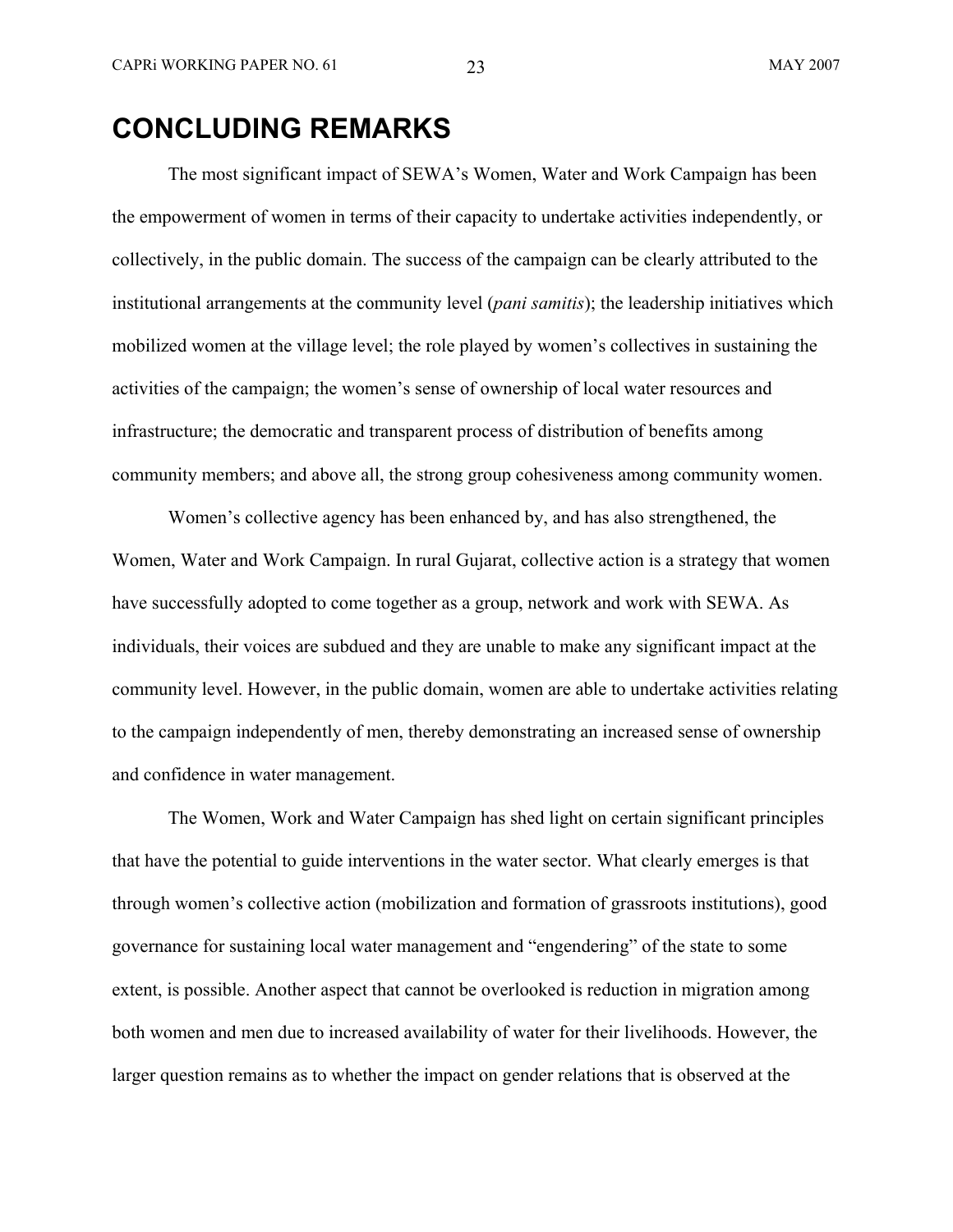collective level has percolated to the household level. Within the household, women tend to avoid conflicts and take on the burden of all domestic responsibilities so that they are not prevented by their husbands from going out to work for the water campaign. While an increase in income places women in an advantageous bargaining position within the household, visible changes in gender relations are yet to occur in the private sphere. Indeed, the observations in the field indicate that although gender-equitable change processes have begun at the household level they are yet to have a widespread impact.

Though SEWA functionaries are very positive about the changes in women's condition and position since the onset of the Women, Work and Water Campaign, much change remains to be made in order for women to achieve a footing equal to men. Collective action has the potential to change gender relations at the household level when women use their collective strength to take on issues like violence against women, son preference and neglect of the girl child (which is very rampant in rural Gujarat). Although this paper focuses on water management and women's role in the public domain through collective action, constraints within the household need to be critically examined and explored in order to understand changes in gender relations as a fundamental aspect for any collective action to take place beyond the household.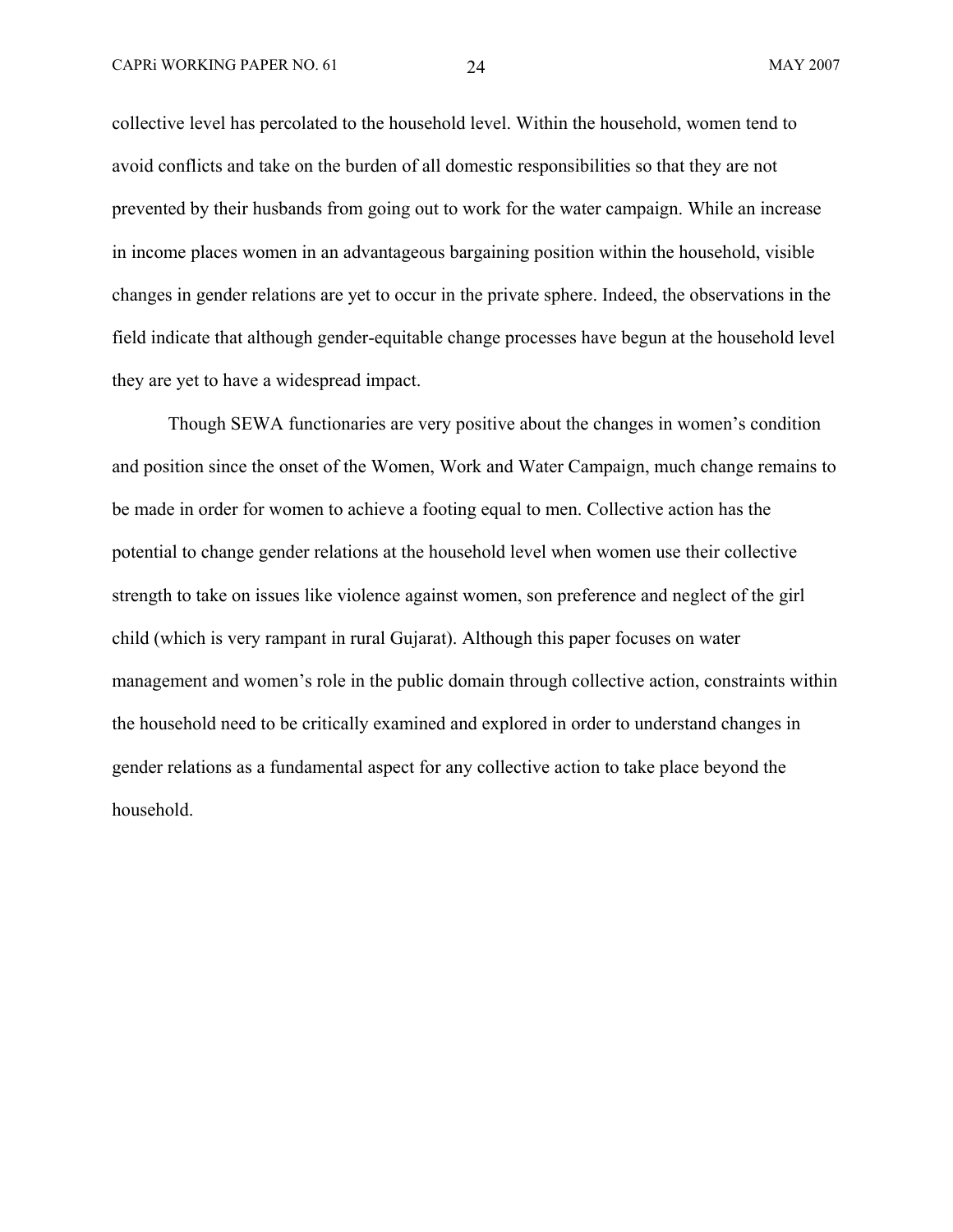## **REFERENCES**

- Agarwal, B. 2000. Conceptualising environmental collective action: why gender matters. *Cambridge Journal of Economics* 42(3): 283-310.
- Ahmed, S. 2002. Mainstreaming gender equity in water management: institutions, policy and practice in Gujarat, India. In *Natural Resources Management and Gender: A Global resource book*, ed. Cummings S., H. van Dam, and M. Valk. London: Oxfam Publishing.
- Ahmed, S. 2005. SEWA: Campaigning for water, women and work. In *Flowing upstream: empowering women through water management initiatives in India*, ed. Ahmed, S. Ahmedababad, India: Centre for Environment Education.
- Baland, J.M., Platteau J.P. 1996. *Halting degradation of natural resources: Is there a role for rural communities?* Oxford, UK: Clarendon Press.
- Capoor, A. 2003. Women, water and work: The success of the Self-Employed Women's Association. In *World resources 2002-2004: Decisions for the earth: Balance, voice and power;* Washington D.C.: United Nations Development Programme, World Bank, World Resources Institute.
- Chen, M. 1993. Women and wasteland development in India: an issue paper. In *Women and wasteland development in India*, ed. Singh A. and N. Bura. New Delhi: Sage Publications.
- D'Silva, E. and S. Pai. 2003. Social capital and collective action: development outcomes in forest protection and watershed development. *Economic and Political Weekly* 38(14): 1404-1415.
- Meinzen-Dick, R, K.V. Raju, and A. Gulati. 2002. What affects organization and collective action for managing resources? evidence from canal irrigation systems in India. *World Development* 30(4): 649-666.
- Mishra-Panda, S. 1996. *Forest Degradation, Changing Livelihoods and Gender Relations: A Study of Two Tribal Communities in Orissa*. Unpublished Doctoral Dissertation. Bangkok: Asian Institute of Technology.
- Nanavathy, R. 2000. Women, water and work: SEWA's Millennium Campaign. In *Water for food and rural development: Approaches and initiatives in South Asia,* ed. Mollinga, P.P*.* New Delhi: Sage Publications.
- Ostrom, E. 1990. *Governing the Commons*. Cambridge, UK: Cambridge University Press.
- Poteete, A.R. and E. Ostrom. 2004. Role of institutions in forest management. *Development and Change* 35 (3): 435-461.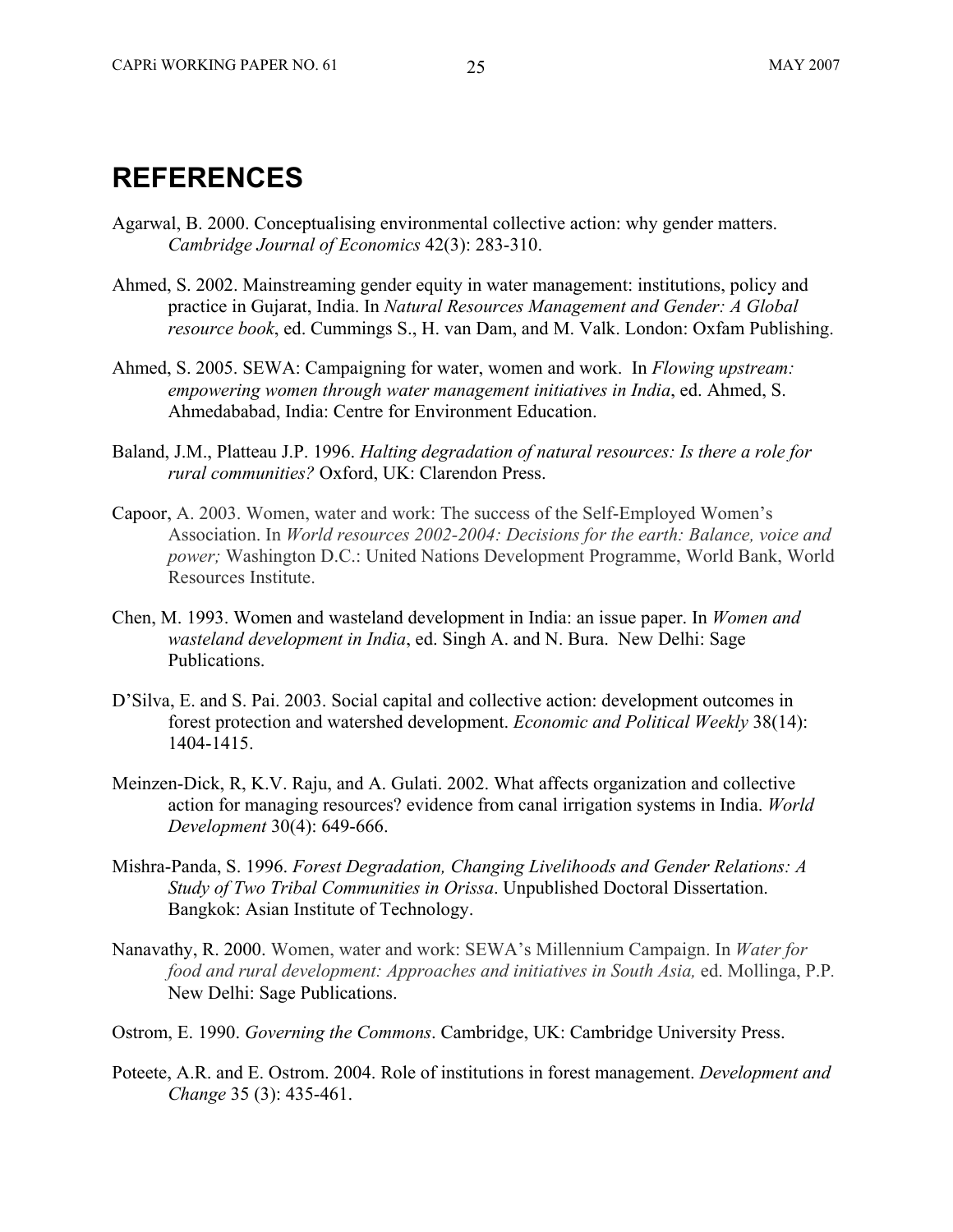- Reddy, R.V. 2000. Sustaining watershed management: institutional approach. *Economic and Political Weekly* 35 (38): 3435-3444.
- Sarin, M. 1999. *Who gains, who loses? Gender and equity concerns in joint forest management*. New Delhi: Society for Promotion of Wastelands Development.
- Shiva, V. 1988. *Staying alive: Women, ecology and development.* London: Zed Books.
- SEWA. 2001. *SEWA'S millennium water campaign: Women water and work.* Ahmedabad, India: SEWA.
- SEWA. 2003. *Women's struggle for water*. Ahmedabad, India: SEWA.
- Verhagen, J. and R. Agarwal. 2004. Sewa's Water Campaign. Paper presented in the South Asia Conference, *Attaining the MDGs in India: The Role of Public Policy and Service Delivery*, June 17-18, New Delhi. IESE and World Bank.
- Wade, R. 1998. *Village Republics: Economic Conditions for Collective Action in South India*. Cambridge, UK: Cambridge University Press.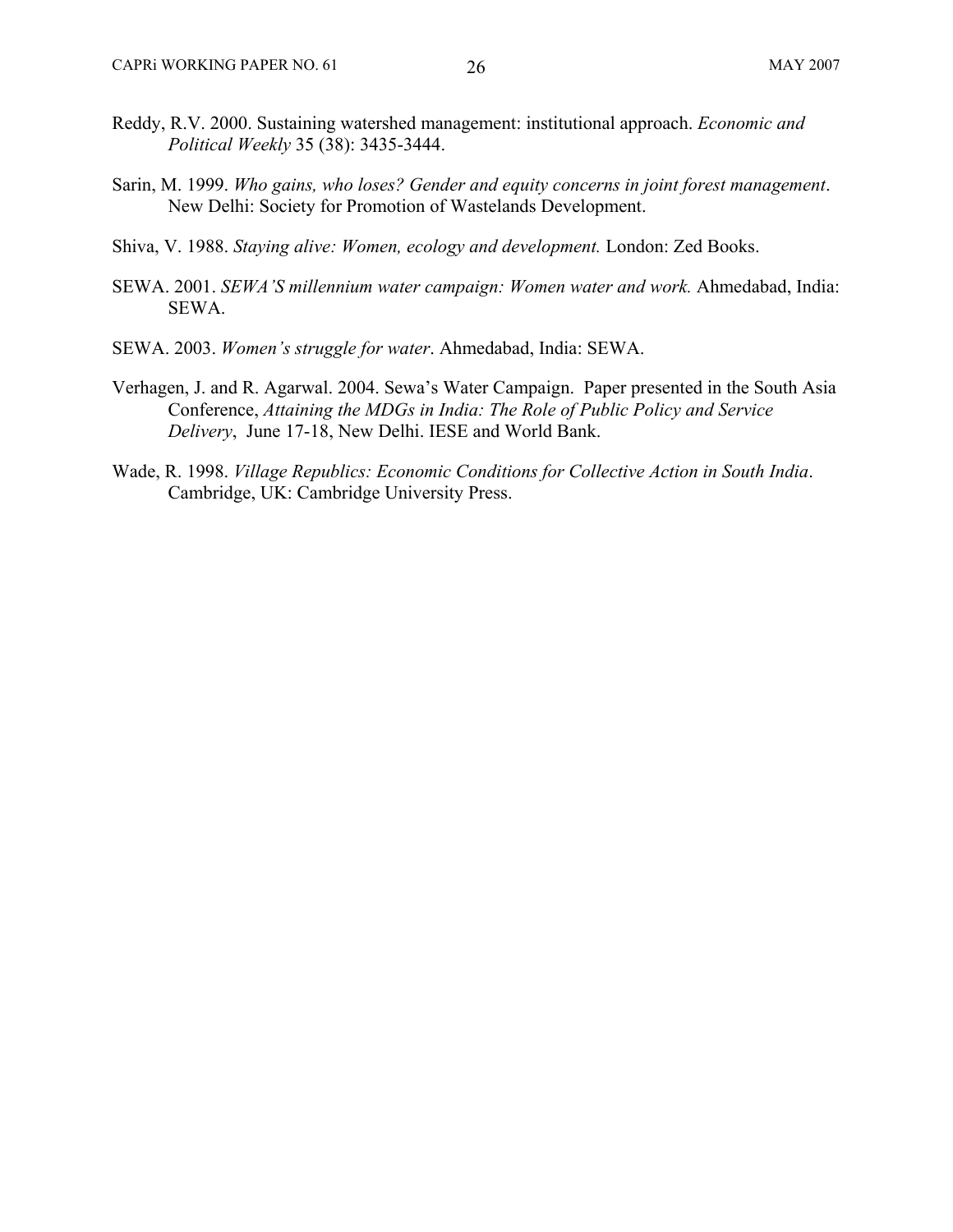### **List of CAPRi Working Papers**

- 01 Property Rights, Collective Action and Technologies for Natural Resource Management: A Conceptual Framework, by Anna Knox, Ruth Meinzen-Dick, and Peter Hazell, October 1998.
- 02 Assessing the Relationships between Property Rights and Technology Adoption in Smallholder Agriculture: A Review of Issues and Empirical Methods, by Frank Place and Brent Swallow, April 2000.
- 03 Impact of Land Tenure and Socioeconomic Factors on Mountain Terrace Maintenance in Yemen, by A. Aw-Hassan, M. Alsanabani and A. Bamatraf, July 2000.
- 04 Land Tenurial Systems and the Adoption of a Mucuna Planted Fallow in the Derived Savannas of West Africa, by Victor M. Manyong and Victorin A. Houndékon, July 2000.
- 05 Collective Action in Space: Assessing How Collective Action Varies Across an African Landscape, by Brent M. Swallow, Justine Wangila, Woudyalew Mulatu, Onyango Okello, and Nancy McCarthy, July 2000.
- 06 Land Tenure and the Adoption of Agricultural Technology in Haiti, by Glenn R. Smucker, T. Anderson White, and Michael Bannister, October 2000.
- 07 Collective Action in Ant Control, by Helle Munk Ravnborg, Ana Milena de la Cruz, María Del Pilar Guerrero, and Olaf Westermann, October 2000.
- 08 CAPRi Technical Workshop on Watershed Management Institutions: A Summary Paper, by Anna Knox and Subodh Gupta, October 2000.
- 09 The Role of Tenure in the Management of Trees at the Community Level: Theoretical and Empirical Analyses from Uganda and Malawi, by Frank Place and Keijiro Otsuka November 2000.
- 10 Collective Action and the Intensification of Cattle-Feeding Techniques a Village Case Study in Kenya's Coast Province, by Kimberly Swallow, November 2000.
- 11 Collective Action, Property Rights, and Devolution of Natural Resource Management: Exchange of Knowledge and Implications for Policy, by Anna Knox and Ruth Meinzen-Dick, January 2001.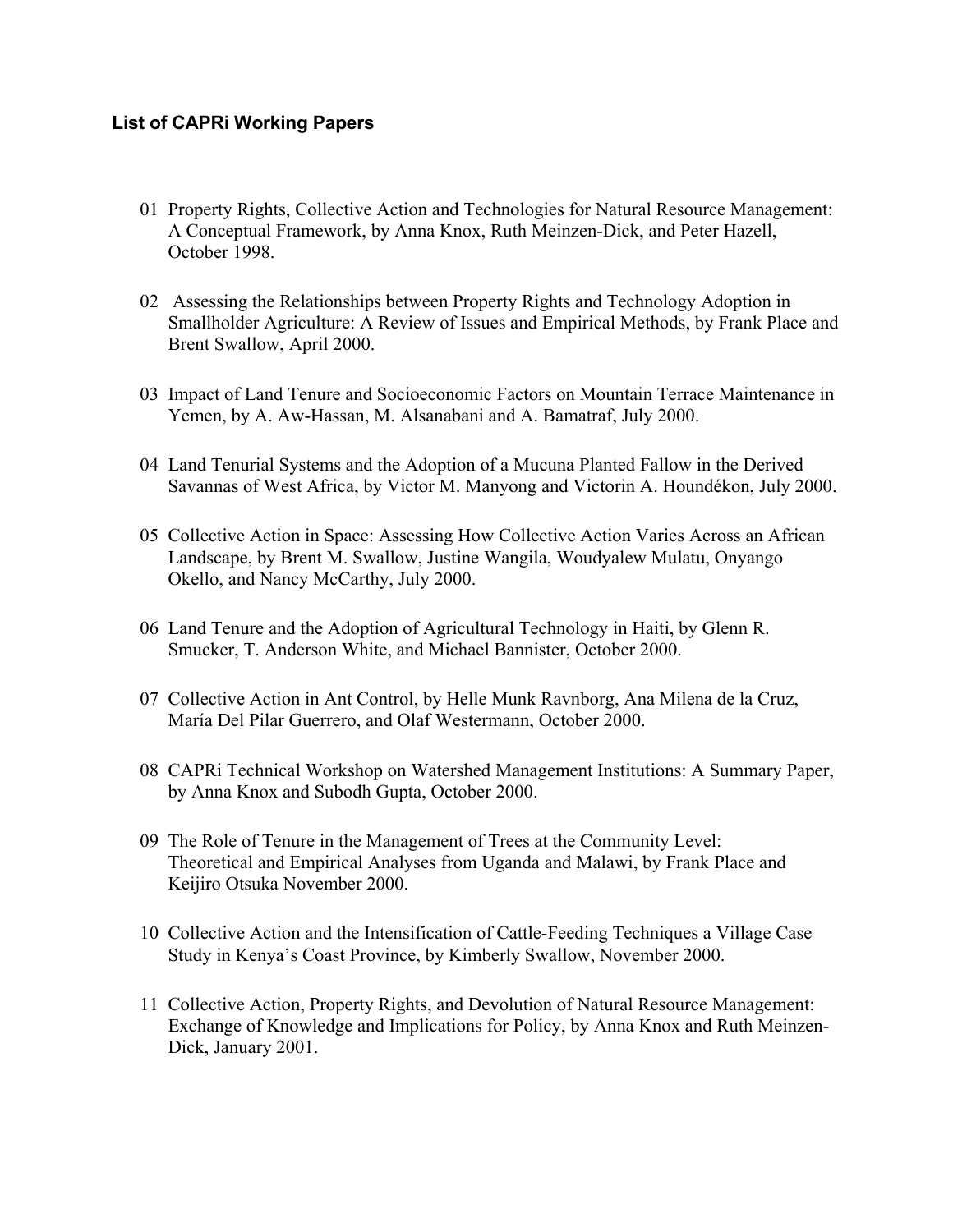- 12 Land Dispute Resolution in Mozambique: Evidence and Institutions of Agroforestry Technology Adoption, by John Unruh, January 2001.
- 13 Between Market Failure, Policy Failure, and "Community Failure": Property Rights, Crop-Livestock Conflicts and the Adoption of Sustainable Land Use Practices in the Dry Area of Sri Lanka, by Regina Birner and Hasantha Gunaweera, March 2001.
- 14 Land Inheritance and Schooling in Matrilineal Societies: Evidence from Sumatra, by Agnes Quisumbing and Keijuro Otsuka, May 2001.
- 15 Tribes, State, and Technology Adoption in Arid Land Management, Syria, by Rae, J, Arab, G., Nordblom, T., Jani, K., and Gintzburger, G., June 2001.
- 16 The Effects of Scales, Flows, and Filters on Property Rights and Collective Action in Watershed Management, by Brent M. Swallow, Dennis P. Garrity, and Meine van Noordwijk, July 2001.
- 17 Evaluating Watershed Management Projects, by John Kerr and Kimberly Chung, August 2001.
- 18 Rethinking Rehabilitation: Socio-Ecology of Tanks and Water Harvesting in Rajasthan, North-West India, by Tushaar Shah and K.V.Raju, September 2001.
- 19 User Participation in Watershed Management and Research, by Nancy Johnson, Helle Munk Ravnborg, Olaf Westermann, and Kirsten Probst, September 2001.
- 20 Collective Action for Water Harvesting Irrigation in the Lerman-Chapala Basin, Mexico, by Christopher A. Scott and Paul Silva-Ochoa, October 2001.
- 21 Land Redistribution, Tenure Insecurity, and Intensity of Production: A Study of Farm Households in Southern Ethiopia, by Stein Holden and Hailu Yohannes, October 2001.
- 22 Legal Pluralism and Dynamic Property Rights, by Ruth Meinzen-Dick and Rajendra Pradhan, January 2002.
- 23 International Conference on Policy and Institutional Options for the Management of Rangelands in Dry Areas, by Tidiane Ngaido, Nancy McCarthy, and Monica Di Gregorio, January 2002.
- 24 Climatic Variablity and Cooperation in Rangeland Management: A Case Study From Niger, by Nancy McCarthy and Jean-Paul Vanderlinden, September 2002.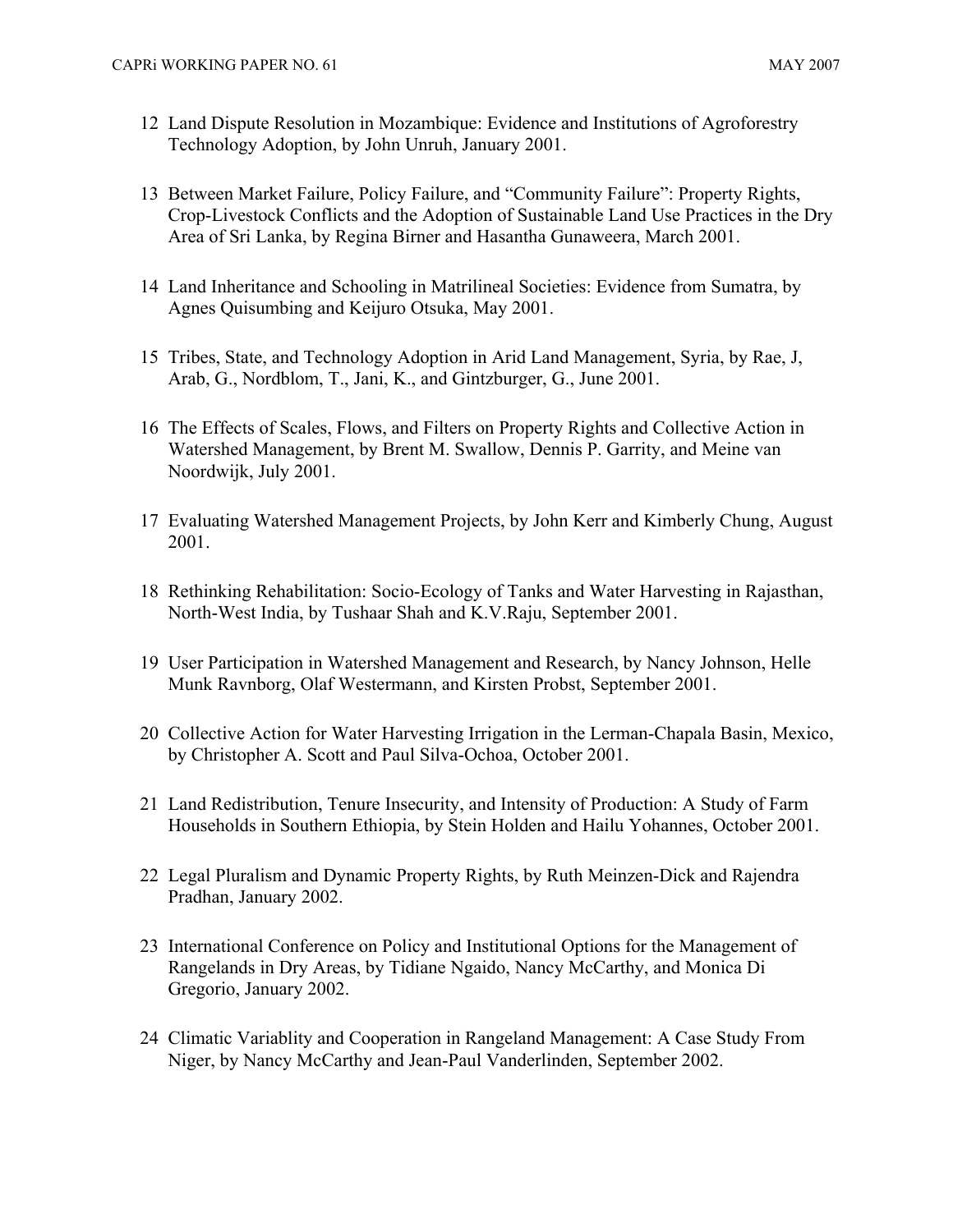- 25 Assessing the Factors Underlying the Differences in Group Performance: Methodological Issues and Empirical Findings from the Highlands of Central Kenya, by Frank Place, Gatarwa Kariuki, Justine Wangila, Patti Kristjanson, Adolf Makauki, and Jessica Ndubi, November 2002.
- 26 The Importance of Social Capital in Colombian Rural Agro-Enterprises, by Nancy Johnson, Ruth Suarez, and Mark Lundy, November 2002.
- 27 Cooperation, Collective Action and Natural Resources Management in Burkina Faso: A Methodological Note, by Nancy McCarthy, Céline Dutilly-Diané, and Boureima Drabo, December 2002.
- 28 Understanding, Measuring and Utilizing Social Capital: Clarifying Concepts and Presenting a Field Application from India, by Anirudh Krishna, January 2003.
- 29 In Pursuit Of Comparable Concepts and Data, about Collective Action, by Amy Poteete And Elinor Ostrom, March 2003.
- 30 Methods of Consensus Building for Community Based Fisheries Management in Bangladesh and the Mekong Delta, by Parvin Sultana and Paul Thompson, May 2003.
- 31 Formal and Informal Systems in Support of Farmer Management of Agrobiodiversity: Some Policy Challenges to Consolidate Lessons Learned, by Marie Byström, March 2004.
- 32 What Do People Bring Into the Game: Experiments in the Field About Cooperation in the Commons, by Juan-Camilo Cárdenas and Elinor Ostrom, June 2004.
- 33 Methods for Studying Collective Action in Rural Development, by Ruth Meinzen-Dick, Monica Di Gregorio, and Nancy McCarthy, July 2004.
- 34 The Relationship between Collective Action and Intensification of Livestock Production: The Case of Northeastern Burkina Faso, by Nancy McCarthy, August 2004.
- 35 The Transformation of Property Rights in Kenya's Maasailand: Triggers and Motivations by Esther Mwangi, January 2005.
- 36 Farmers' Rights and Protection of Traditional Agricultural Knowledge, by Stephen B. Brush, January 2005.
- 37 Between Conservationism, Eco-Populism and Developmentalism Discourses in Biodiversity Policy in Thailand and Indonesia, by Heidi Wittmer and Regina Birner, January 2005.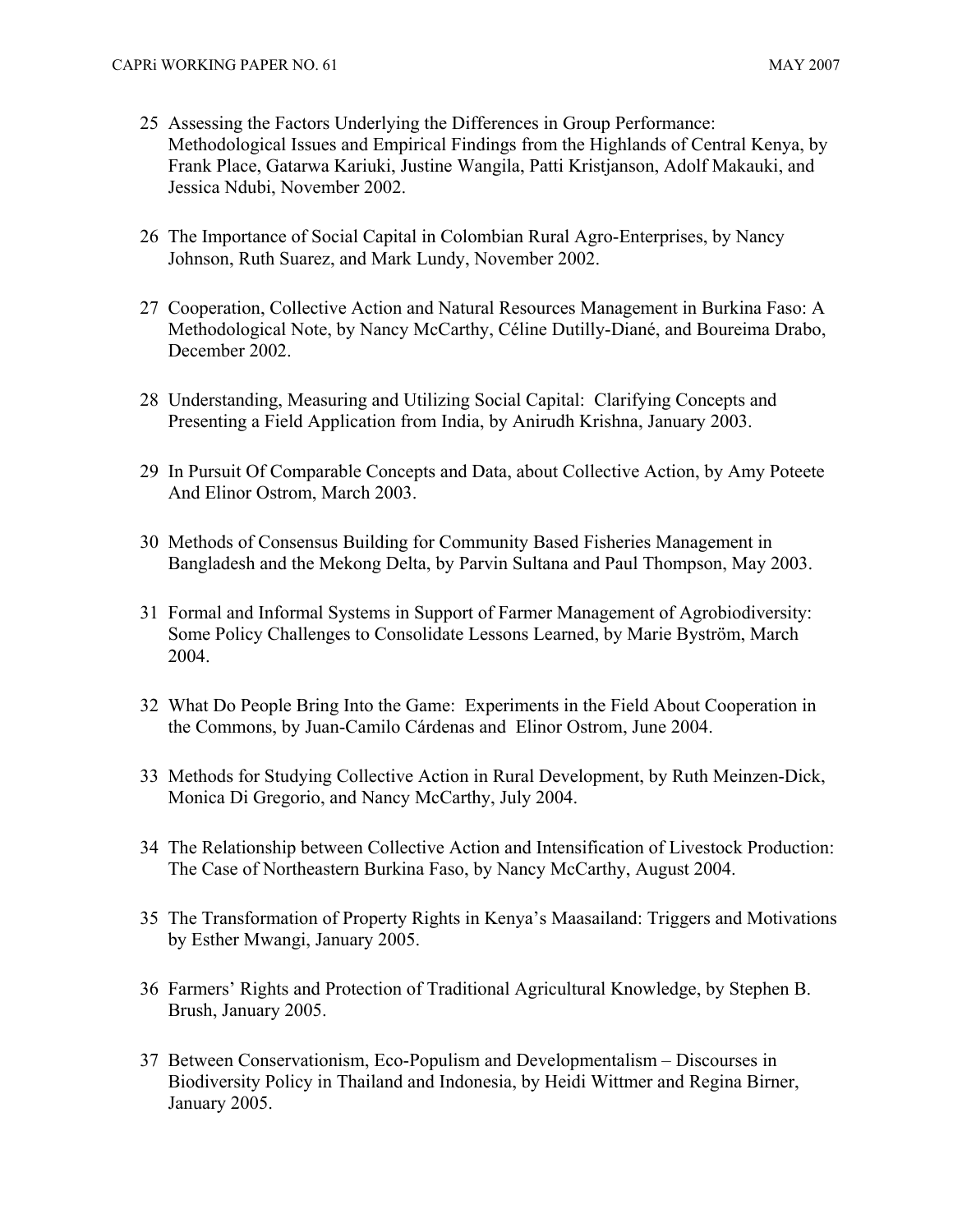- 38 Collective Action for the Conservation of On-Farm Genetic Diversity in a Center of Crop Diversity: An Assessment of the Role of Traditional Farmers' Networks, by Lone B. Badstue, Mauricio R. Bellon, Julien Berthaud, Alejandro Ramírez, Dagoberto Flores, Xóchitl Juárez, and Fabiola Ramírez, May 2005.
- 39 Institutional Innovations Towards Gender Equity in Agrobiodiversity Management: Collective Action in Kerala, South India,, by Martina Aruna Padmanabhan, June 2005.
- 40 The Voracious Appetites of Public versus Private Property: A View of Intellectual Property and Biodiversity from Legal Pluralism, by Melanie G. Wiber, July 2005.
- 41 Who Knows, Who Cares? Determinants of Enactment, Awareness and Compliance with Community Natural Resource Management Bylaws in Uganda, by Ephraim Nkonya, John Pender, Edward Kato, Samuel Mugarura, and James Muwonge, August 2005.
- 42 Localizing Demand and Supply of Environmental Services: Interactions with Property Rights, Collective Action and the Welfare of the Poor, by Brent Swallow, Ruth Meinzen-Dick, and Meine von Noordjwik, September 2005.
- 43 Initiatives for Rural Development through Collective Action: The Case of Household Participation in Group Activities in the Highlands of Central Kenya, By Gatarwa Kariuki and Frank Place, September 2005.
- 44 Are There Customary Rights to Plants? An Inquiry among the Baganda (Uganda), with Special Attention to Gender, by Patricia L. Howard and Gorettie Nabanoga, October 2005.
- 45 On Protecting Farmers' New Varieties: New Approaches to Rights on Collective Innovations in Plant Genetic Resources by Rene Salazar, Niels P. Louwaars, and Bert Visser, January 2006.
- 46 Subdividing the Commons: The Politics of Property Rights Transformation in Kenya's Maasailand, by Esther Mwangi, January 2006.
- 47 Biting the Bullet: How to Secure Access to Drylands Resources for Multiple Users, by Esther Mwangi and Stephan Dohrn, January 2006.
- 48 Property Rights and the Management of Animal Genetic Resources, by Simon Anderson and Roberta Centonze, February 2006.
- 49 From the Conservation of Genetic Diversity to the Promotion of Quality Foodstuff: Can the French Model of 'Appellation d'Origine Contrôlée' be Exported? by Valérie Boisvert, April 2006.